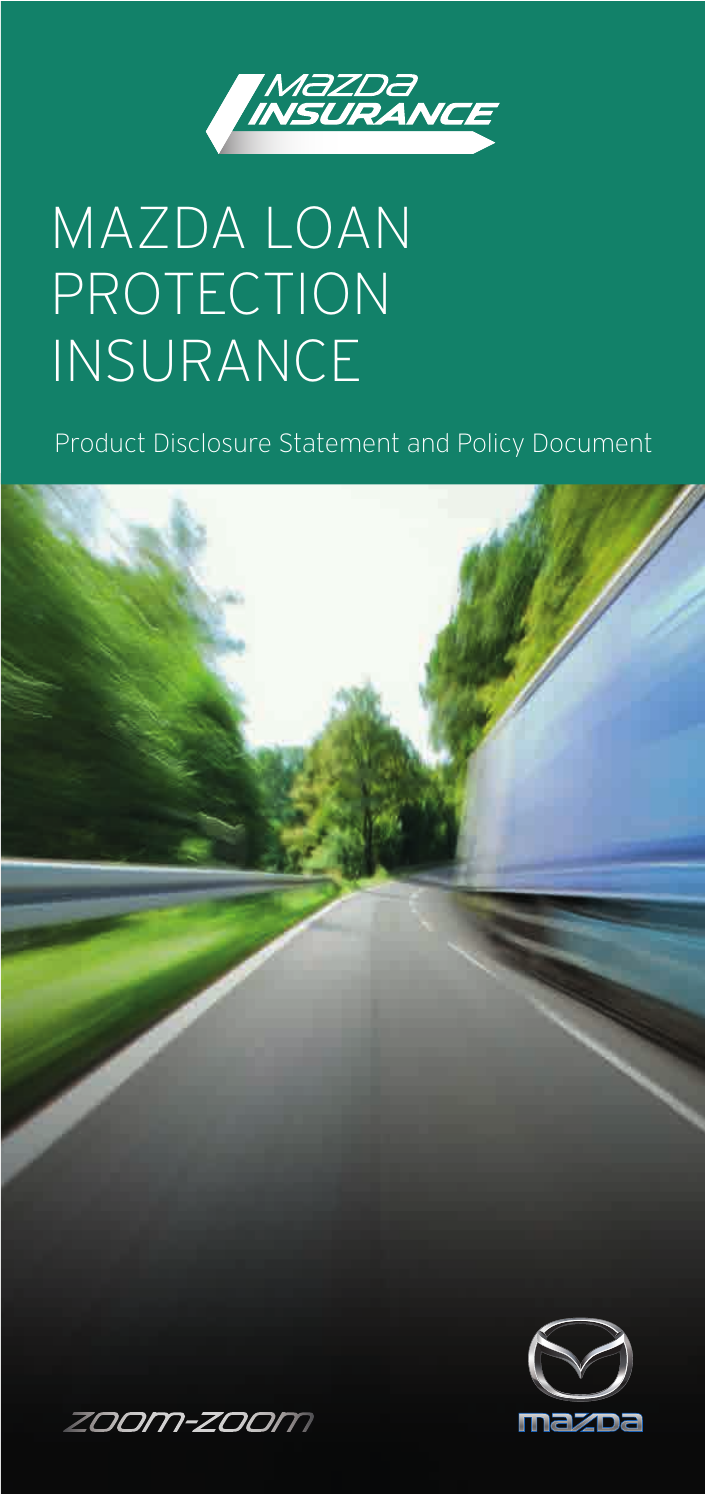Preparation Date: 05/04/2018.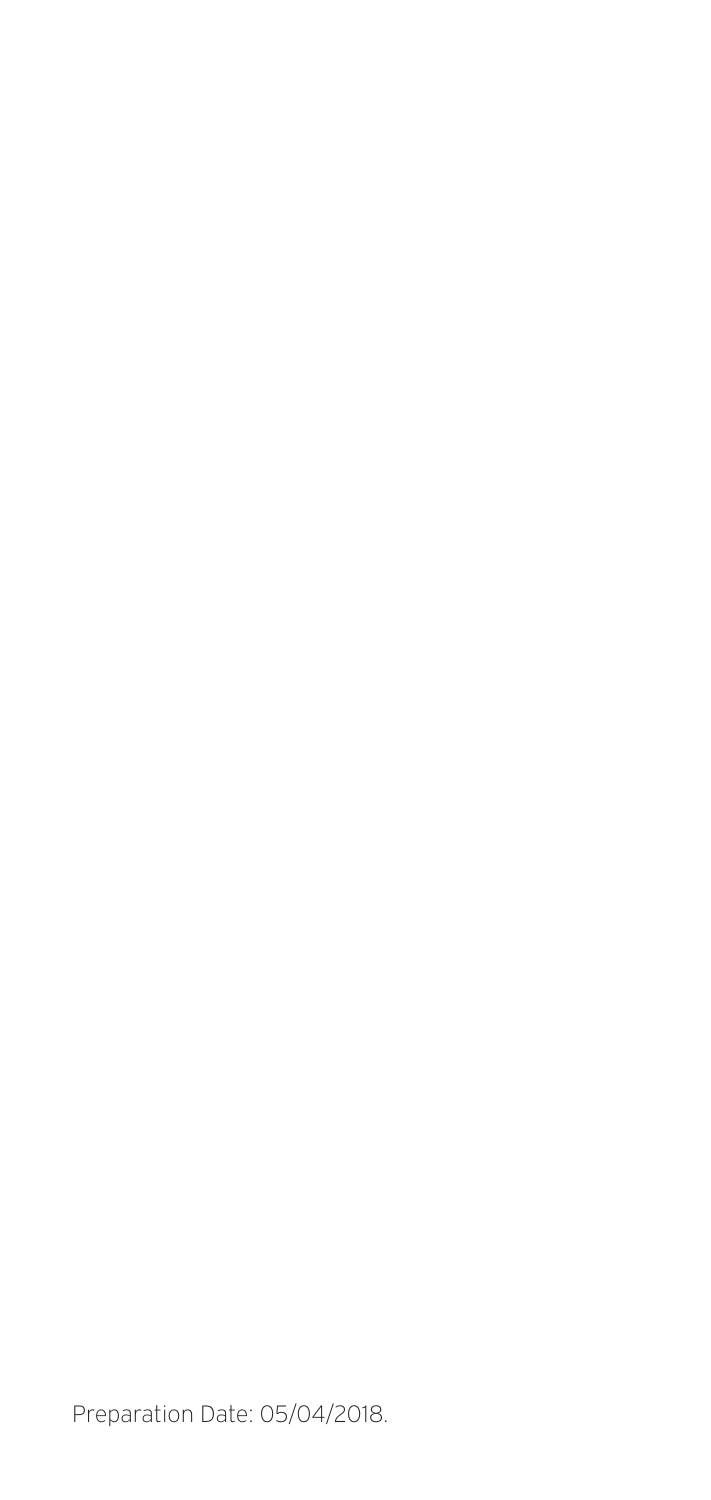## Table of contents

|                                              | page |
|----------------------------------------------|------|
| Section A – About this insurance             | 3    |
| Welcome                                      | 3    |
| About the insurers                           | 3    |
| What is the purpose of this insurance?       | 3    |
| Applying for cover                           | 8    |
| Section B - Your cover                       | 13   |
| What the policy consists of                  | 13   |
| Our agreement with you                       | 13   |
| Words with special meanings                  | 14   |
| Part 1 - Terminal Illness<br>and Death cover | 17   |
| What we will pay                             | 17   |
| When we will not pay                         | 18   |
| Part 2 – Disability cover                    | 21   |
| What we will pay                             | 21   |
| When we will not pay                         | 21   |
| Part 3 - Involuntary Unemployment cover      | 25   |
| What we will pay                             | 25   |
| When we will not pay                         | 25   |
| <b>Conditions of cover</b>                   | 29   |
| Changes to your policy                       | 29   |
| Cancellation of the policy                   | 29   |
| When the policy ends                         | 30   |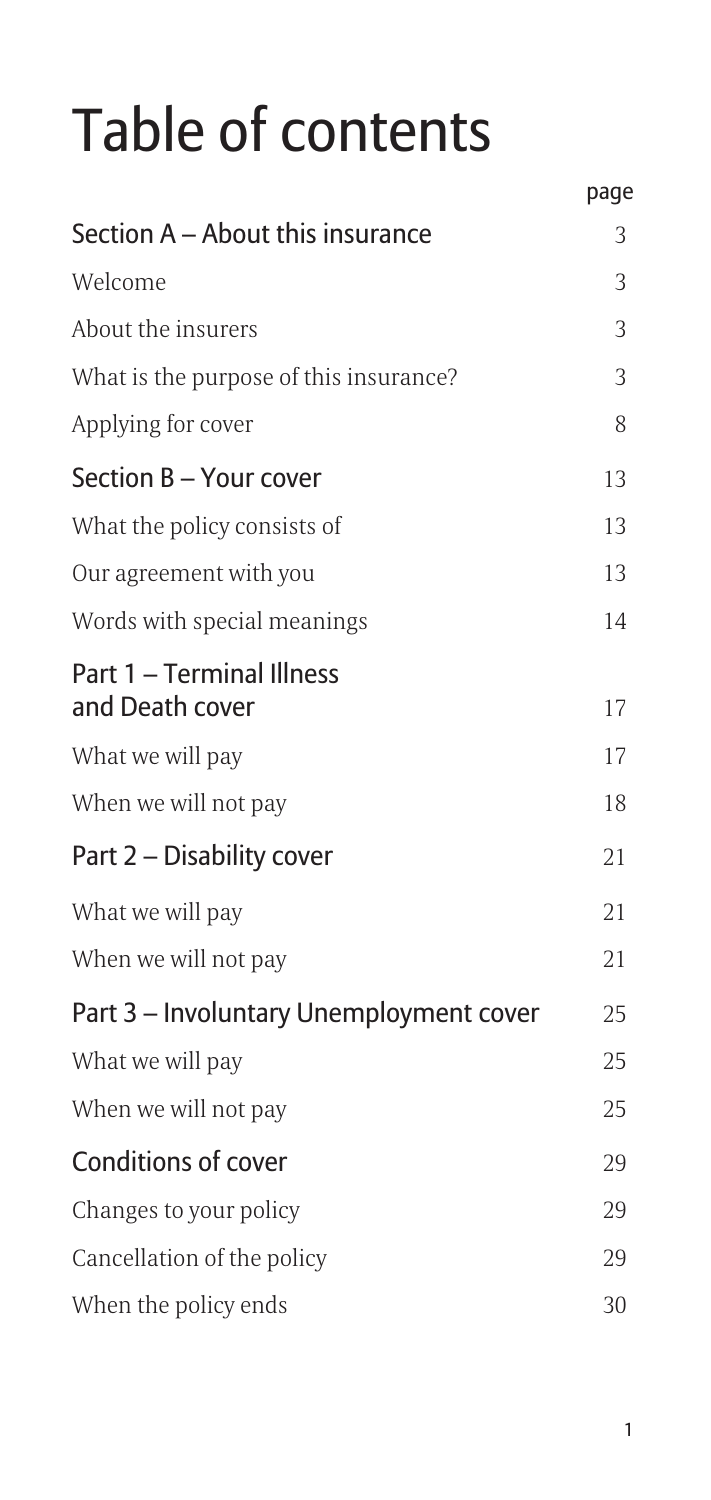|                                                            | page |
|------------------------------------------------------------|------|
| How to make a claim                                        | 31   |
| How to make a death claim                                  | 31   |
| How to make a terminal illness claim                       | 31   |
| How to make a disability claim                             | 32   |
| How to make an involuntary unemployment claim              | 32   |
| Provision of information                                   | 32   |
| Section C – Other important information                    | 34   |
| Your Duty of Disclosure                                    | 34   |
| Privacy Notice                                             | 36   |
| Complaints - Internal and External                         | 38   |
| Complaints Procedure<br>General Insurance Code of Practice | 39   |
|                                                            |      |
| Life Insurance Code of Practice                            | 39   |
| General Product Disclosure Statement information           | 39   |
| Financial Claims Scheme                                    | 40   |
| Phoning for assistance and confirmation<br>of cover        | 40   |
|                                                            |      |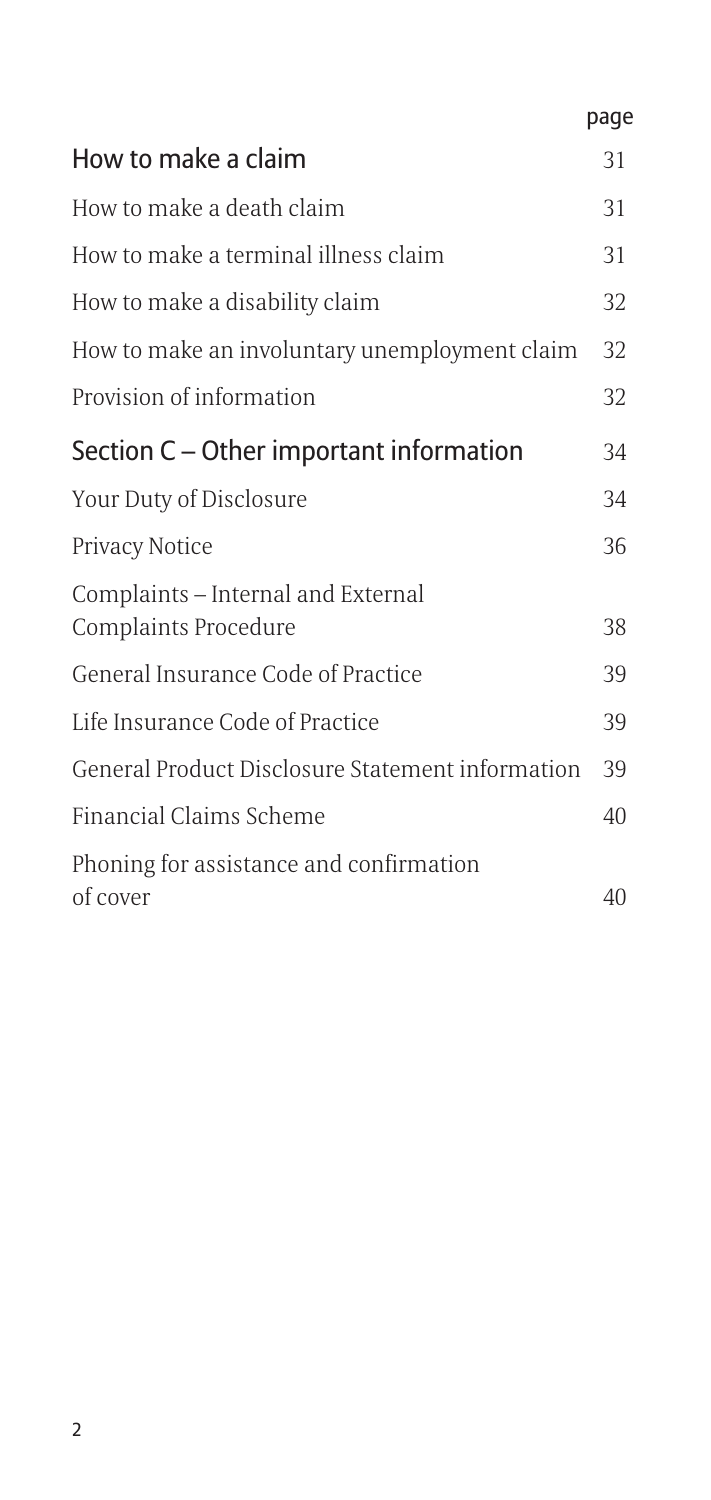## Section A – About this insurance

#### Welcome

Allianz and Allianz Life utilise local expertise, combined with global experience, to offer a range of highly featured products and services to our customers. As members of the worldwide Allianz Group, we are committed to the continuous improvement of our products and services and strive to achieve this through knowledge transfer within the Group, dedicated technical research units, sharing globally new product developments and a wide range of risk management services. We also aspire to Insurance Industry best practice procedures in all aspects of our business.

#### About the insurers

Allianz Australia Insurance Limited ABN 15 000 122 850 AFS Licence No. 234708 of 2 Market Street, Sydney NSW 2000 is the insurer of the disability cover (see Part 2) and involuntary unemployment cover (see Part 3) and is only responsible for these covers.

Allianz Australia Life Insurance Limited ABN 27 076 033 782 AFS Licence No. 296559 of 2 Market Street, Sydney NSW 2000 is the insurer of the terminal illness and death cover (see Part 1) and is only responsible for this cover. Allianz acts as Allianz Life's agent in offering and administering the terminal illness and death cover.

References to "we", "our" or "us" only apply to Allianz and Allianz Life for the cover for which they are responsible.

#### What is the purpose of this insurance?

This is consumer credit insurance and by way of summary, its purpose is to pay (up to the maximum policy benefits):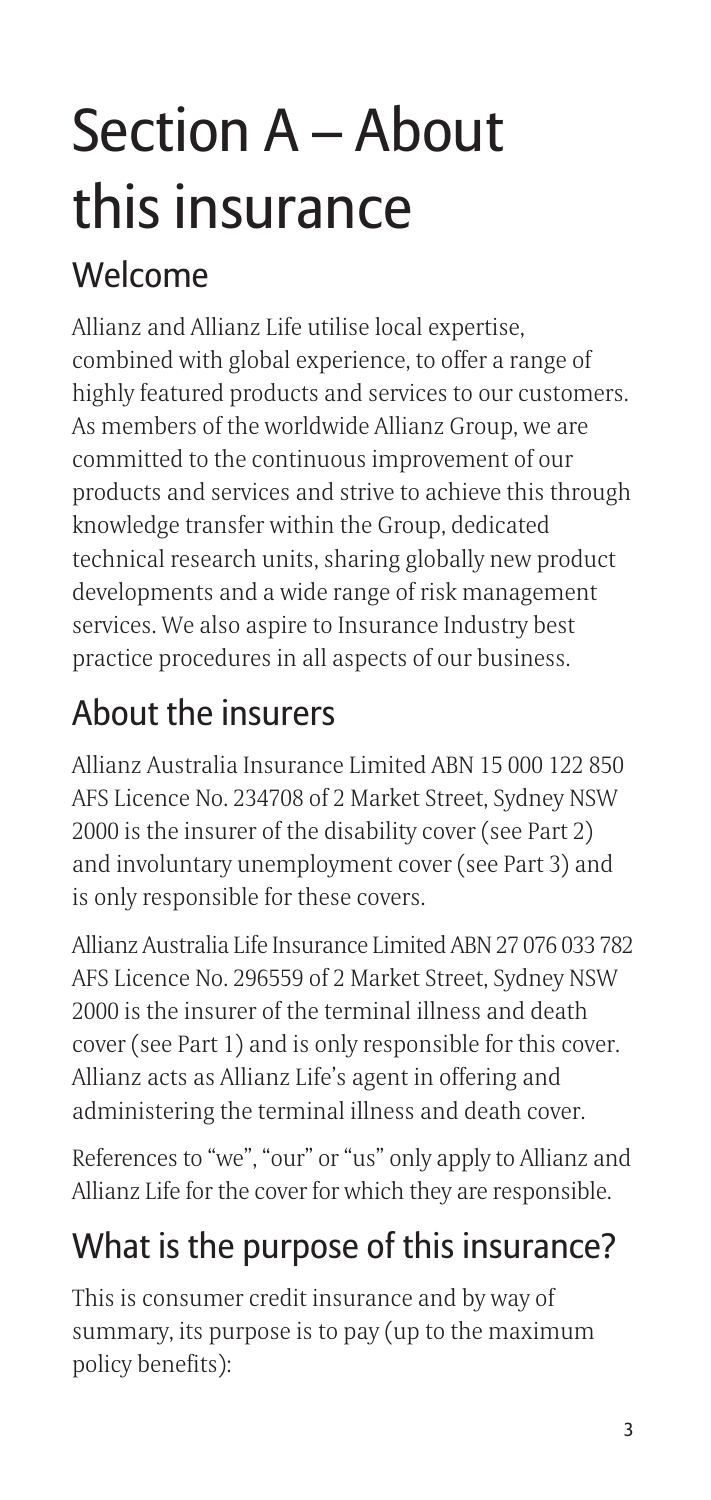- your minimum monthly loan repayments if you are<br>unable to work due to a injury or illness (we call this<br>disability cover),<br>• your minimum monthly loan repayments if you<br>become involuntarily unemployed (we call this<br>invol unable to work due to a injury or illness (we call this disability cover),
- become involuntarily unemployed (we call this involuntary unemployment cover),
- your minimum monthly loan repayments if you<br>unable to work due to a injury or illness (we call<br>disability cover),<br>• your minimum monthly loan repayments if you<br>become involuntarily unemployed (we call this<br>involuntary un • your minimum monthly loan repayments if you ar<br>unable to work due to a injury or illness (we call th<br>disability cover),<br>• your minimum monthly loan repayments if you<br>become involuntarily unemployed (we call this<br>involun die or become terminally ill (we call this terminal illness and death cover). The terminal illness and death cover does not have a surrender value and does not entitle you to participate in our profits.

This insurance covers you for the period of insurance stated on the policy schedule or until the policy ends (see "When the policy ends"), whichever happens first. If there is a general increase in the interest rate charged by your financial institution resulting in the term of the loan being extended, the expiry date shown on the policy schedule will be extended by up to 6 months in total, free of charge. This insurance covers you for the period of in stated on the policy schedule or until the policy ee "When the policy ends"), whichever hap If there is a general increase in the interest ray by your financial institution re (see "When the policy ends"), whichever happ<br>If there is a general increase in the interest rat<br>by your financial institution resulting in the te<br>loan being extended, the expiry date shown or<br>policy schedule will be extend by your financial institution resulting in the<br>boan being extended, the expiry date shown replicy schedule will be extended by up to 6 n<br>in total, free of charge.<br>It is important that you read this PDS carefully t<br>understa • disability only, or

It is important that you read this PDS carefully to understand the extent of cover provided and its limitations.

#### Choice of cover

You may choose any one of the following combinations of cover:

- involuntary unemployment,
- 
- 
- 
- 

(See "Applying for cover" on how to apply).

From the calculation of the policy sender when the calculation in total, free of charge.<br>
It is important that you read this PDS<br>
understand the extent of cover provide<br> **Choice of cover**<br>
You may choose any one of the fol Where we have agreed to cover you for more than one cover type under the policy, we will consider your claim under all of these cover types so that you can claim for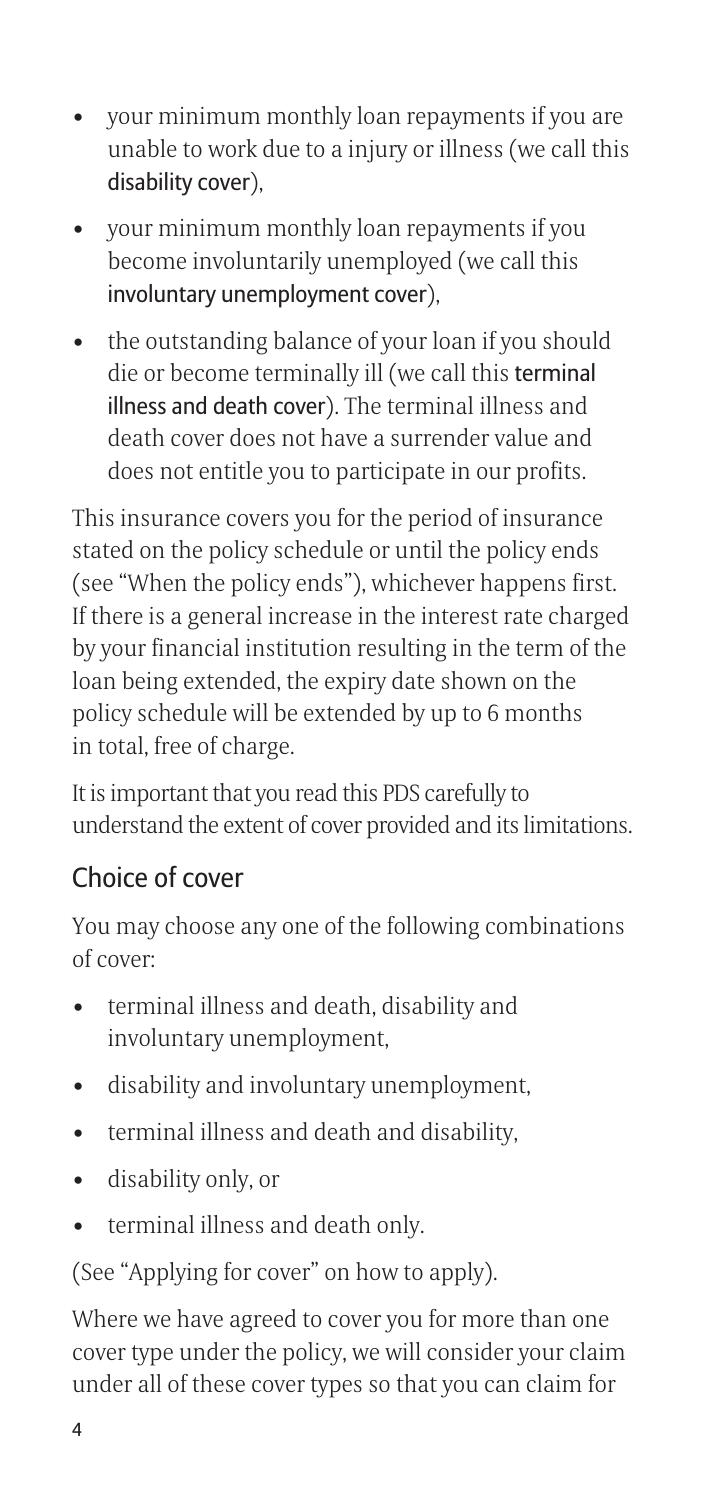all available benefits under the policy (subject to the policy terms, conditions, limits and exclusions).

#### Benefit payments

We make all benefit payments directly to the financial institution you have the loan agreement with. They are calculated by reference to the amount you owe under the loan agreement to which your policy relates.

#### Maximum benefits

The maximum policy benefits we pay for the cover(s) you have been provided with, no matter how many people are covered or how many claims are made, are shown in the following table. The information is a basic summary only and does not set out the full details of the benefits.

| Cover                                | <b>Maximum Policy Benefits</b>                                                                                                                                                                                                                                              |
|--------------------------------------|-----------------------------------------------------------------------------------------------------------------------------------------------------------------------------------------------------------------------------------------------------------------------------|
| <b>Terminal Illness</b><br>and Death | The maximum benefit is the lesser of<br>the net balance due and payable<br>under the loan agreement at the date<br>of your death, or terminal illness or<br>\$100,000.                                                                                                      |
|                                      | We only pay for either terminal illness<br>or death cover even if there is more<br>than one insured person. Other<br>limitations apply (see Part 1 - Terminal<br>Illness and Death cover).                                                                                  |
| <b>Disability</b>                    | We will pay a daily benefit at the rate<br>of one-thirtieth of the minimum<br>monthly repayment amount required<br>under the loan agreement for each<br>day you are totally disabled after the<br>7 day elimination period up to a<br>maximum monthly amount<br>of \$3,000. |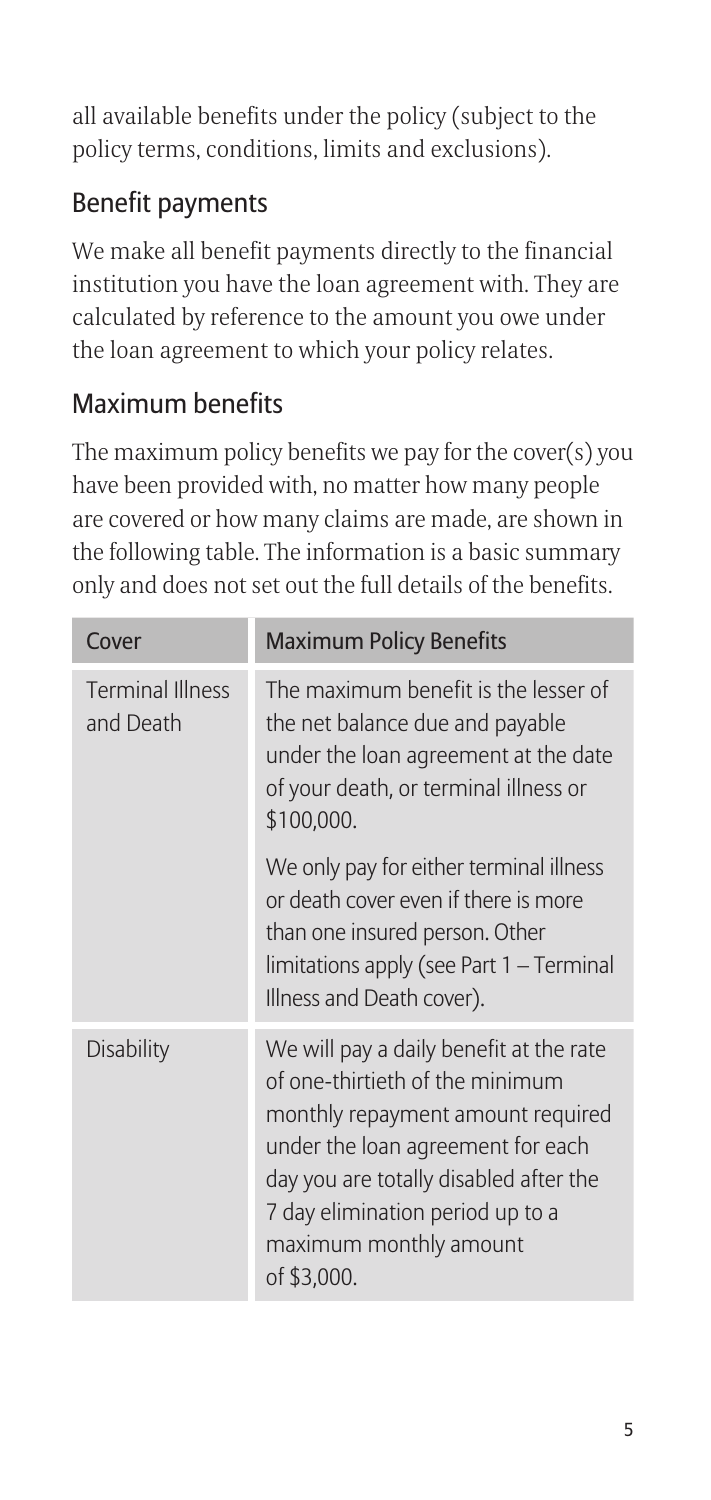| Cover                       | <b>Maximum Policy Benefits</b>                                                                                                                                                                                                                                                                                                                                                                                   |
|-----------------------------|------------------------------------------------------------------------------------------------------------------------------------------------------------------------------------------------------------------------------------------------------------------------------------------------------------------------------------------------------------------------------------------------------------------|
|                             | Our payment will continue for as long<br>as you are totally disabled or until the<br>policy ends, whichever happens first.                                                                                                                                                                                                                                                                                       |
|                             | The maximum total benefit payable<br>during the entire period of insurance,<br>no matter how many times you<br>become totally disabled and for<br>claims by all insured persons<br>combined, is the lesser of the net<br>balance due and payable under the<br>loan agreement or \$100,000. No<br>amount is paid for the 7 day<br>elimination period. Other limitations<br>apply (see Part 2 - Disability cover). |
| Involuntary<br>Unemployment | We will pay a daily benefit at the<br>rate of one-thirtieth of the minimum<br>monthly repayment amount required<br>under the loan agreement for each<br>day you are involuntarily unemployed<br>after the 7 day elimination period up<br>to a maximum of \$4,000 per claim.                                                                                                                                      |
|                             | Our payment will continue for as long<br>as you remain involuntarily<br>unemployed up to a maximum period<br>of 120 days or until the policy ends,<br>whichever happens first.                                                                                                                                                                                                                                   |
|                             | The maximum amount payable<br>during the entire period of insurance<br>is \$10,000 for claims by all insured<br>persons combined. No amount is paid<br>for the 7 day elimination period. Other<br>limitations apply (see Part 3 -<br>Involuntary Unemployment cover).                                                                                                                                            |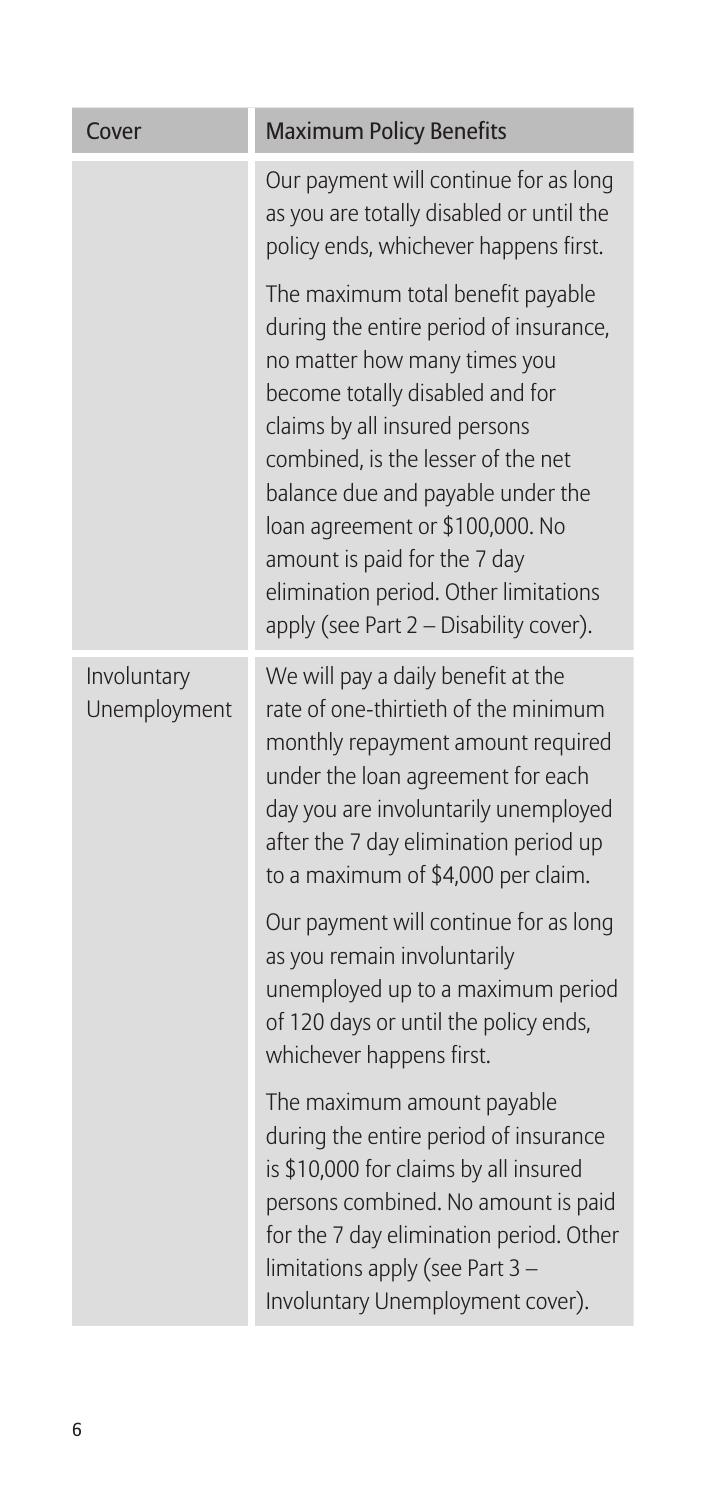#### Make sure you understand what is and is not covered

Section B of this document sets out the cover(s) we are able to provide you with. You need to decide if the limits, type and level of cover(s) are appropriate for you and will cover your potential loss. If they are not, you may be underinsured and have to bear part of any loss you are not covered for yourself.

Not everything is covered by this insurance and there are limitations. It is important that you read this document carefully, so that you can understand what we cover and the limitations.

Read the section "Words with special meanings" to ensure you understand what we mean by terms used in relation to the cover we provide. For example "total disablement", "involuntary unemployment" and "net balance due and payable" are defined terms that affect what we cover you for. vou are not covered for yourself.<br>
Not everything is covered by this insurance and tlare limitations. It is important that you read this<br>
document carefully, so that you can understand v<br>
we cover and the limitations.<br>
Rea • Comment carefully, so that you can understand what<br>twe cover and the limitations.<br>Read the section "Words with special meanings" to<br>ensure you understand what we mean by terms used in<br>relation to the cover we provide. Fo

Read each cover section which will tell you the events we can cover. For example:

- involuntary unemployment must occur during the period of insurance;
- must be for longer than the 7 day elimination period; and
- no benefits are payable after the time the policy ends.

Make sure you understand what we specifically exclude. Each cover has specific exclusions which apply to it. For example, we do not cover you for certain pre-existing illnesses or injuries, or for self-inflicted injuries (including suicide that occurs within 13 months of the effective date). See "When we will not pay" for each cover Part 1 - Terminal illness and Death cover, Part 2 – Disability cover and Part 3 – Involuntary Unemployment cover for full details of the exclusions that apply.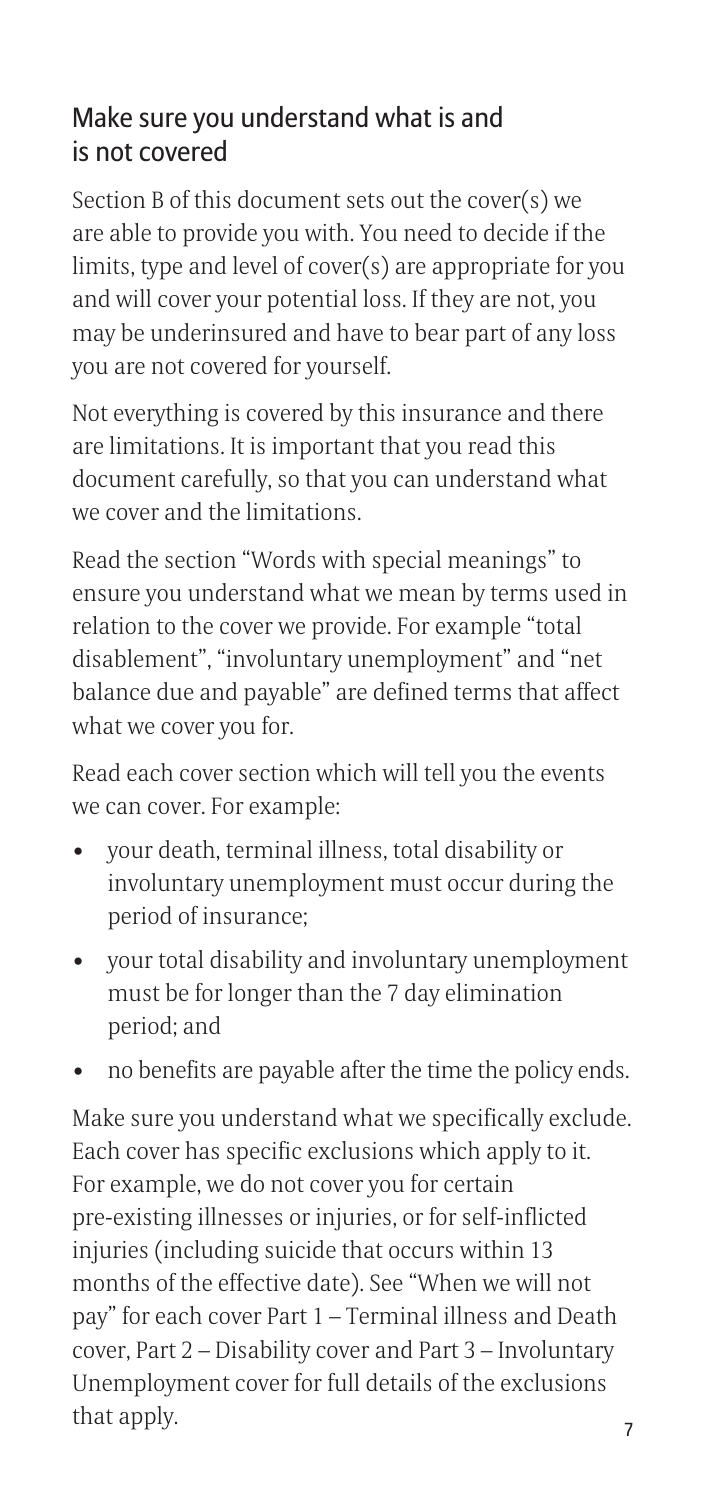Make sure you comply with the relevant conditions of your policy. If you don't we may refuse to pay or reduce any claim and/or cancel the policy.

For full details of what we do and do not cover please read this document together with your policy schedule once issued.

#### Applying for cover

#### **Eligibility**

To apply for this insurance, you must meet the following eligibility requirements.

To be eligible to apply for all types of cover, you need to:

- be applying for the insurance to cover your obligations under a new loan agreement; and
- be in good health and not be aware of having any sickness or disability that a reasonable person in the circumstances would be aware of.

#### To be eligible to apply for disability cover, you need to:

- be at least 16 years old at the effective date and no more than 64 years old during the period of insurance
- be employed on a continuous basis for a period of not less than 20 hours per week for remuneration or reward
- have no knowledge or warning of any proposed or actual termination or decrease in the work available to you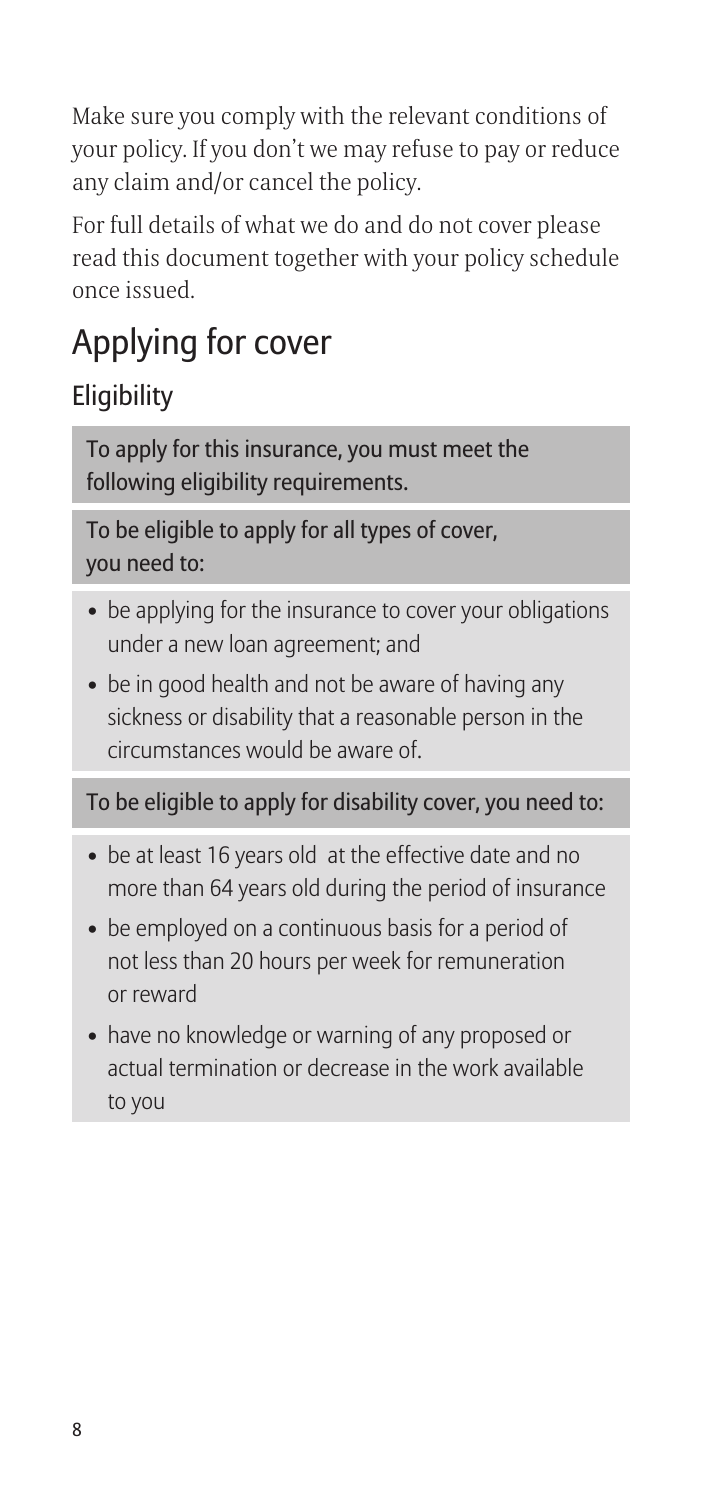To be eligible to apply for involuntary unemployment cover, you need to:

- be at least 16 years old at the effective date and no more than 64 years old during the period of insurance
- be employed on a continuous basis for a period of not less than 20 hours per week for remuneration or reward
- not be self-employed
- not be employed or contracted:
	- casually, irregularly or seasonally; or
	- under a contract limited to a specified work period For example, a traineeship or apprenticeship
	- for a specified task
- have no knowledge or warning of any proposed or actual termination or decrease in the work available to you

To be eligible to apply for terminal illness and death cover, you need to:

• be at least 25 years old at the effective date and no more than 64 years old during the period of insurance

If during the period of insurance, you cease being permanently employed; you may not be covered for involuntary unemployment. See the When we will pay section of Part 3 for details.

#### No medical

You do not need a medical examination to apply for this insurance. All we require is your confirmation that the information and answers given by you in your application are true and accurate.

You are required to be truthful and you must comply with your Duty of Disclosure set out in Section C of this document.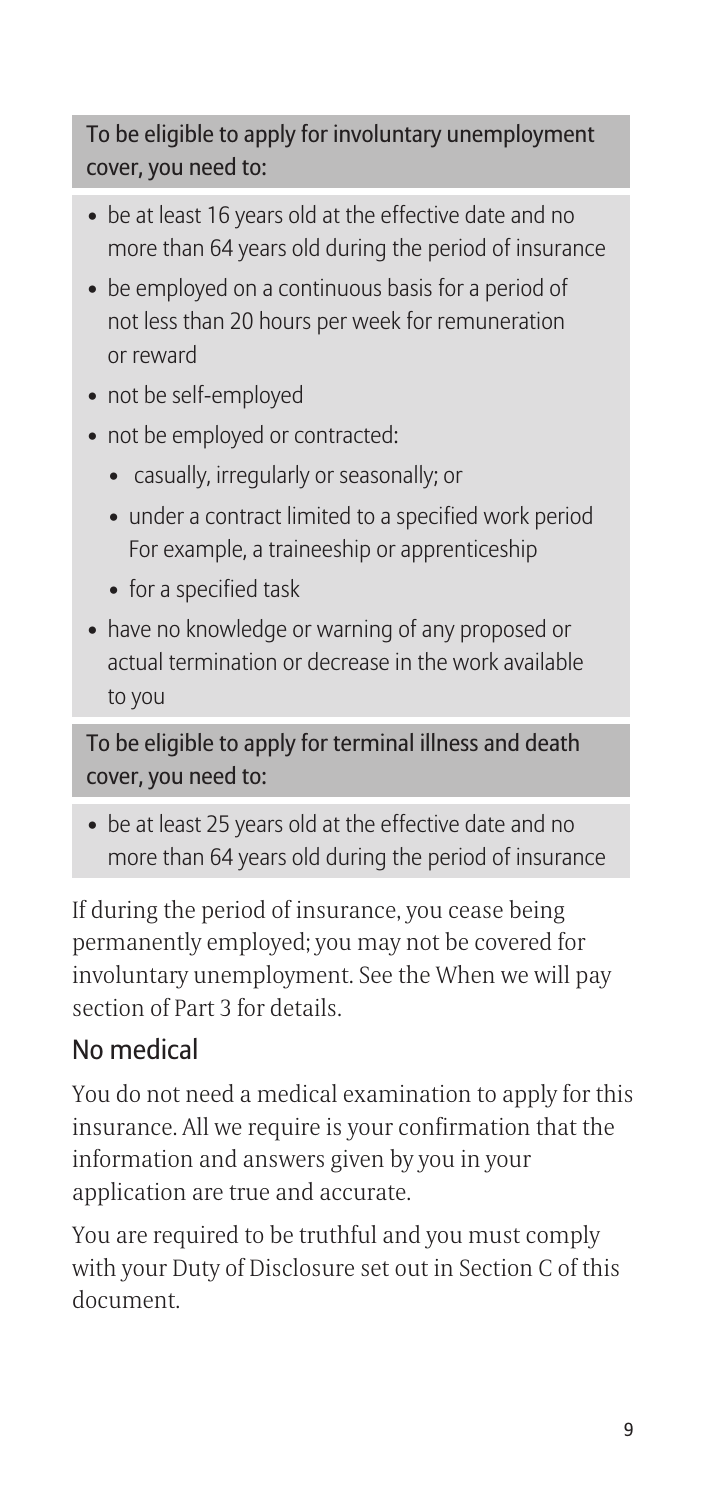#### Not compulsory and free choice of insurer

The purchase of this insurance is not compulsory, nor is it a condition of the loan agreement approval.

You should also be aware that you can arrange similar insurance (often known as consumer credit insurance) through different insurers if you wish.

#### Your premium

In return for paying or agreeing to pay us your premium, we will provide the cover that you have chosen. Your premium will be based on our analysis of the likelihood of a claim being made on your policy during the period of insurance. When we work out the premium we look at a number of factors such as the level of cover you select, the loan amount and other information that you provide to us when applying for this insurance. The premium also includes amounts that we are obliged to pay for compulsory government charges, taxes or levies (for example Stamp Duty and GST where applicable) in relation to your policy. In return for paying or agreeing to pay us your premiu<br>
will provide the cover that you have chosen. Your pren<br>
will be based on our analysis of the likelihood of a clain<br>
being made on your policy during the period of ins will be based off our analysis of the likelihood of a claim<br>being made on your policy during the period of insura<br>When we work out the premium we look at a number<br>factors such as the level of cover you select, the loan ar<br> and other information that you provide to us when applying<br>for this insurance. The premium also includes amounts<br>that we are obliged to pay for compulsory government<br>charges, taxes or levies (for example Stamp Duty and GST

#### Paying your premium

You must pay your premium on time. You can choose to pay your premium by:

- repayments; or
- credit card or by direct debit from a nominated bank account; or
- by direct debit from a nominated bank account.

If you select the monthly instalments option, we will deduct all the premium for the whole period of insurance for your policy by 12 equal monthly instalments in the first year of the period of insurance.

Your policy schedule shows the amount you need to pay for your total premium or monthly instalments.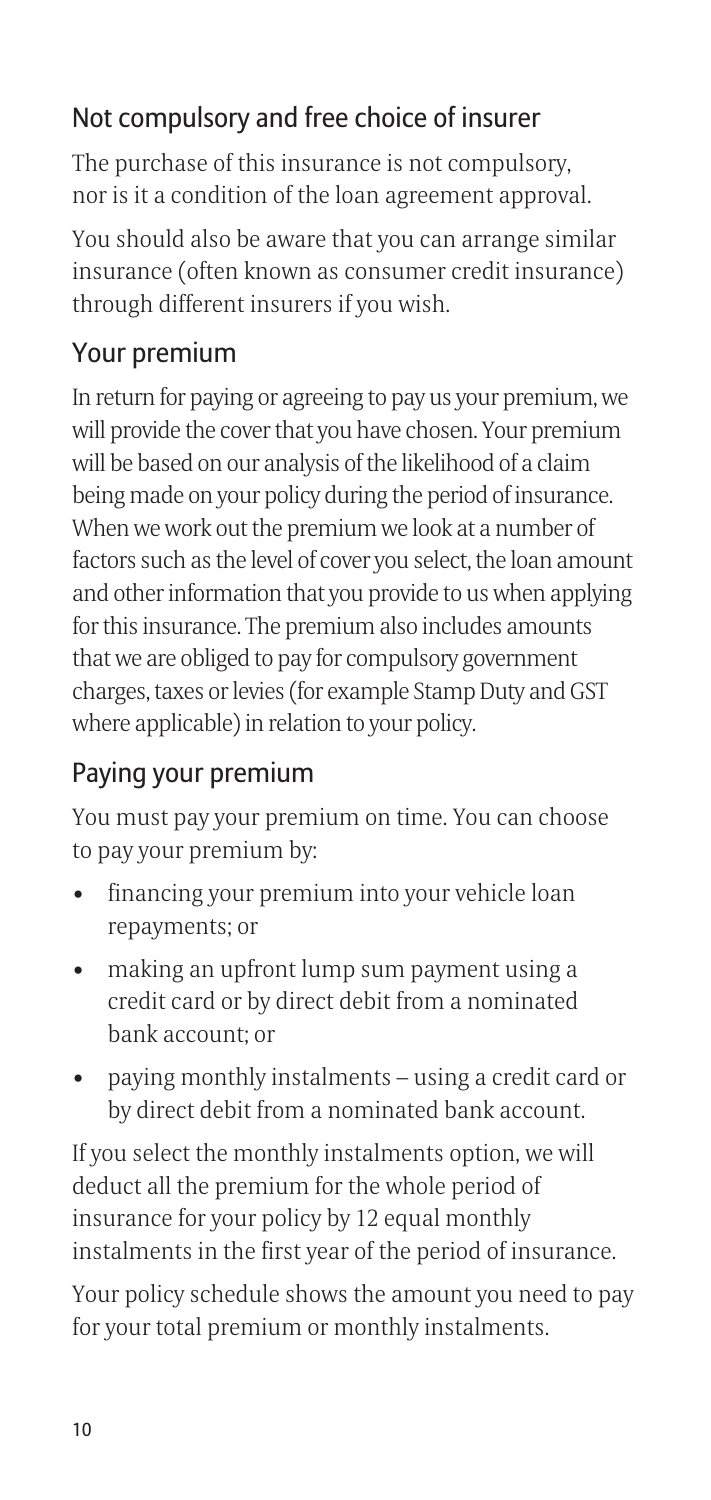#### What happens if you don't pay your premium on time

If you do not pay your premium or any instalment of your premium by the due date, your policy will be cancelled (even if your premium is not in arrears for the time on risk) and you may not be able to make a claim. If we do make a claim payment we may deduct any outstanding premium amount or incorrectly refunded premium from the payment. **What happens if you don't pay your premium**<br>on time<br>If you do not pay your premium or any instalment of<br>your premium by the due date, your policy will be<br>cancelled (even if your premium is not in arrears for the<br>time on **From time**<br>
• The solution of pay your premium or any instalment of<br>
From do not pay your premium is not in arrears for t<br>
time on risk) and you may not be able to make a clain<br>
fl free do make a claim payment we may dedu

#### The application and acceptance process

Before you make a decision and buy this insurance you must:

- decide whether the insurance is right for you, and
- and accurately and provide it to the motor vehicle dealer acting as our agent. Please refer to your Duty of Disclosure set out in "Section C – Other important information".

We enter into a policy with you when you are issued with a policy schedule confirming the applicable cover(s), who is insured, the period of insurance, cover restrictions and other important information. It will be issued by us or the motor vehicle dealer or broker acting as our agent. See "Section B – Your cover" for details of what makes up your policy with us once issued and the basis on which we insure you.

Any new or replacement policy schedule you may receive from us, detailing changes to your policy or the period of insurance will become the policy schedule.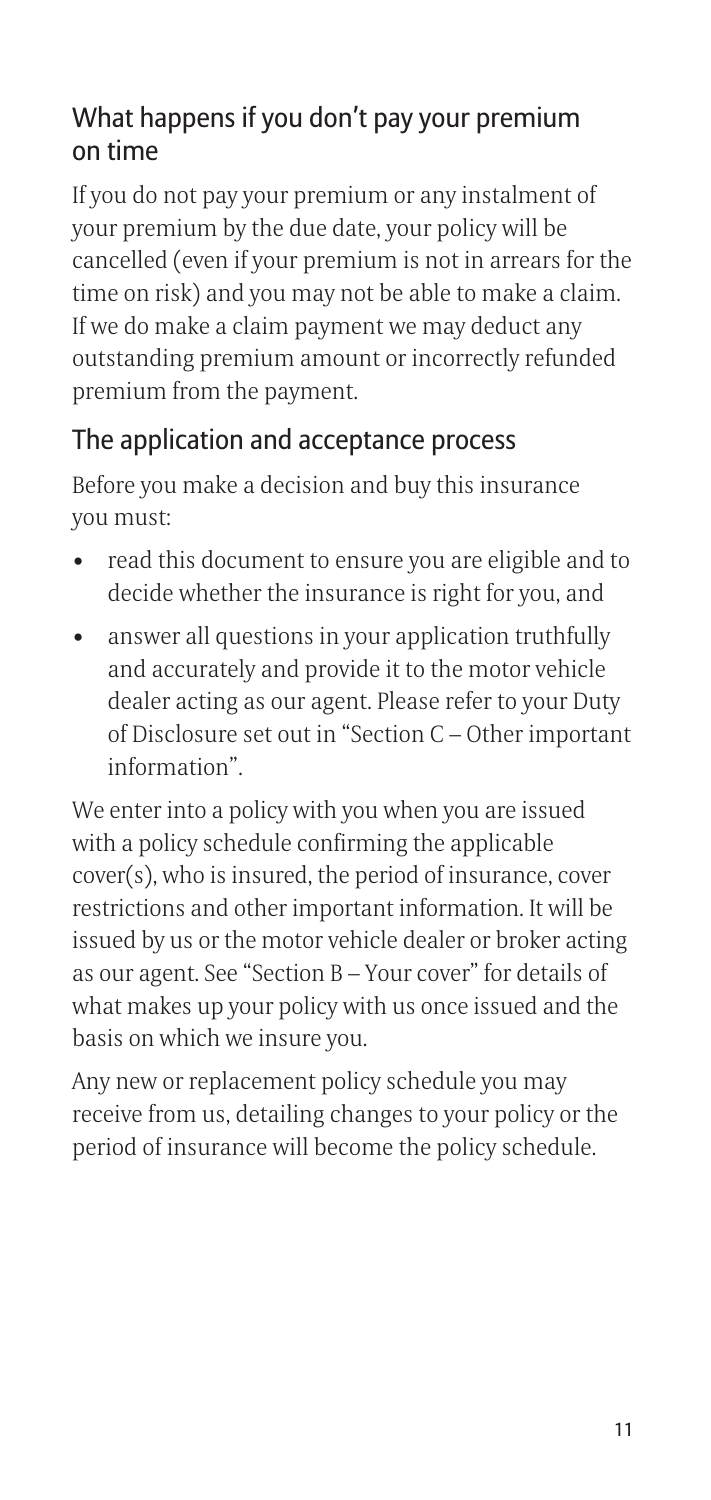#### Non-Renewable

This is non-renewable insurance. Please be aware that all benefits will cease when the policy ends irrespective of the amount already paid or the date on which you become totally disabled or involuntarily unemployed (see "Conditions of Cover" section "When the policy ends"). The maximum period of insurance will not continue beyond 8 years.

#### Cooling off and cancellation rights

You can call us to cancel your policy within 30 days from the date we issued you a new policy, and provided you have not made a claim or an event has not occurred that could give rise to a claim on your policy, we will refund your premium.

We may deduct from your refund amount any reasonable administrative and transaction costs incurred by us that are reasonably related to you buying and cancelling your policy and any government taxes or duties we cannot recover.

In addition to your cooling off period, you can cancel the policy at any time by calling us.

See "Conditions of Cover" section "Cancellation of the policy" for full details of your cancellation rights.

#### Commission

For arranging this insurance, our agents receive a commission of 20% of the total premium payable by you, excluding, for the general insurance premium only, amounts charged in relation to Stamp Duty and other government charges. They act as our agent and not as your agent.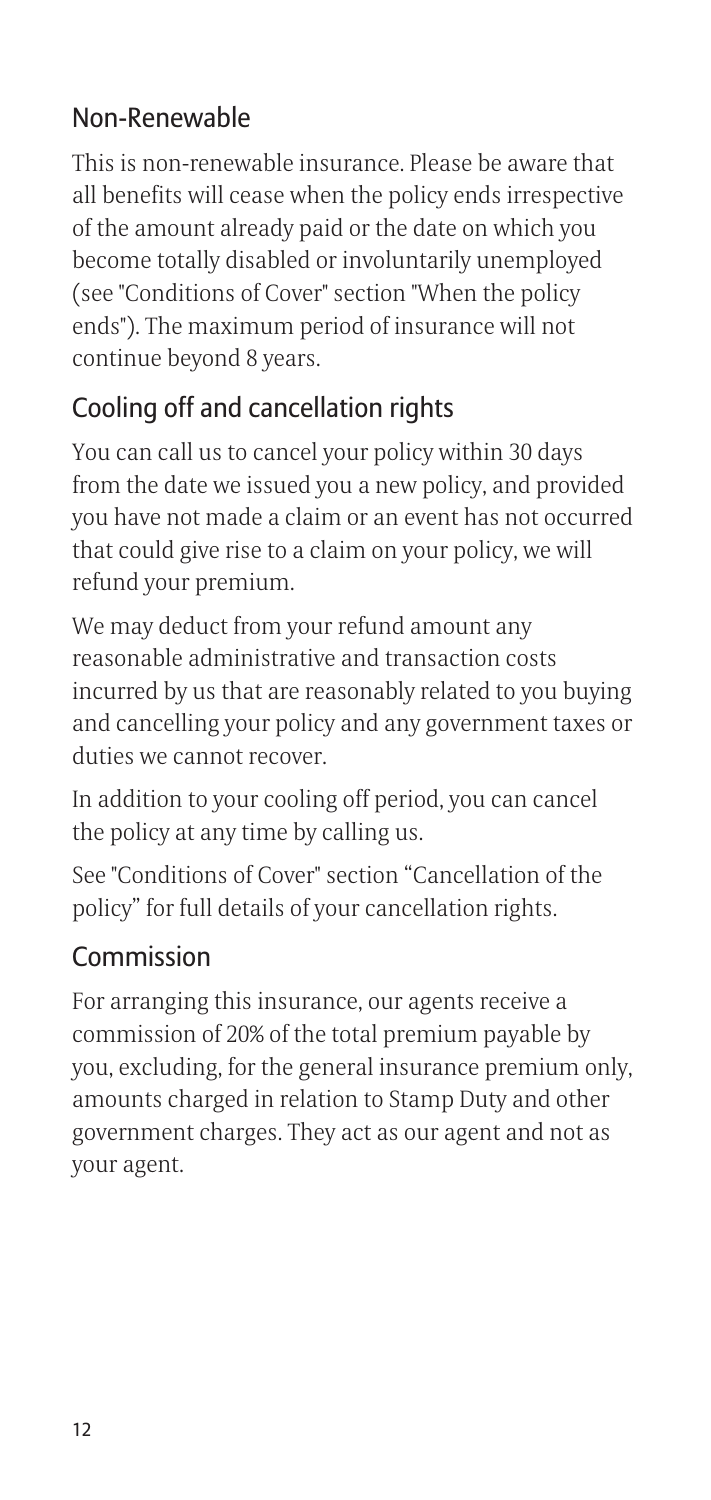# Section B – Your cover What the policy consists of **Section B — Your cover**<br>
What the policy consists of<br>
Where we have agreed to cover you (as described if<br>
"The application and acceptance process" in Section<br>
your policy will consist of:<br>
• this printed Product Disclosu

Where we have agreed to cover you (as described in "The application and acceptance process" in Section A), your policy will consist of:

- Policy Document, which sets out details of your cover and its limitations; and
- **Section B Your cover**<br>
What the policy consists of<br>
where we have agreed to cover you (as described in<br>
"The application and acceptance process" in Section<br>
your policy will consist of:<br>
 this printed Product Disclosu who is insured, the cover selected, the period of insurance, the limits of cover and other important information.

You should carefully read and retain this document and your policy schedule. These documents should be read together as they jointly form the contract of insurance between you and us. Any new or replacement policy schedule we may send you detailing changes to your insurance or the period of insurance will become the policy schedule which you should carefully read and retain. You should carefully read and retain this document and<br>your policy schedule. These documents should be read<br>together as they jointly form the contract of insurance<br>between you and us. Any new or replacement policy<br>schedule

#### Our agreement with you

Where we have agreed to cover you (as described in "The application and acceptance process" in Section A) we will insure you for the cover(s) specified on the policy schedule for the period of insurance on the basis: schedule we may send you detailing changes to<br>your insurance or the period of insurance will bo<br>the policy schedule which you should carefully i<br>and retain.<br>**Our agreement with you**<br>Where we have agreed to cover you (as de

- for the cover(s) you selected when you applied for this insurance and which the policy schedule indicates are in force,
- provided having been advised of your Duty of Disclosure either verbally or in writing.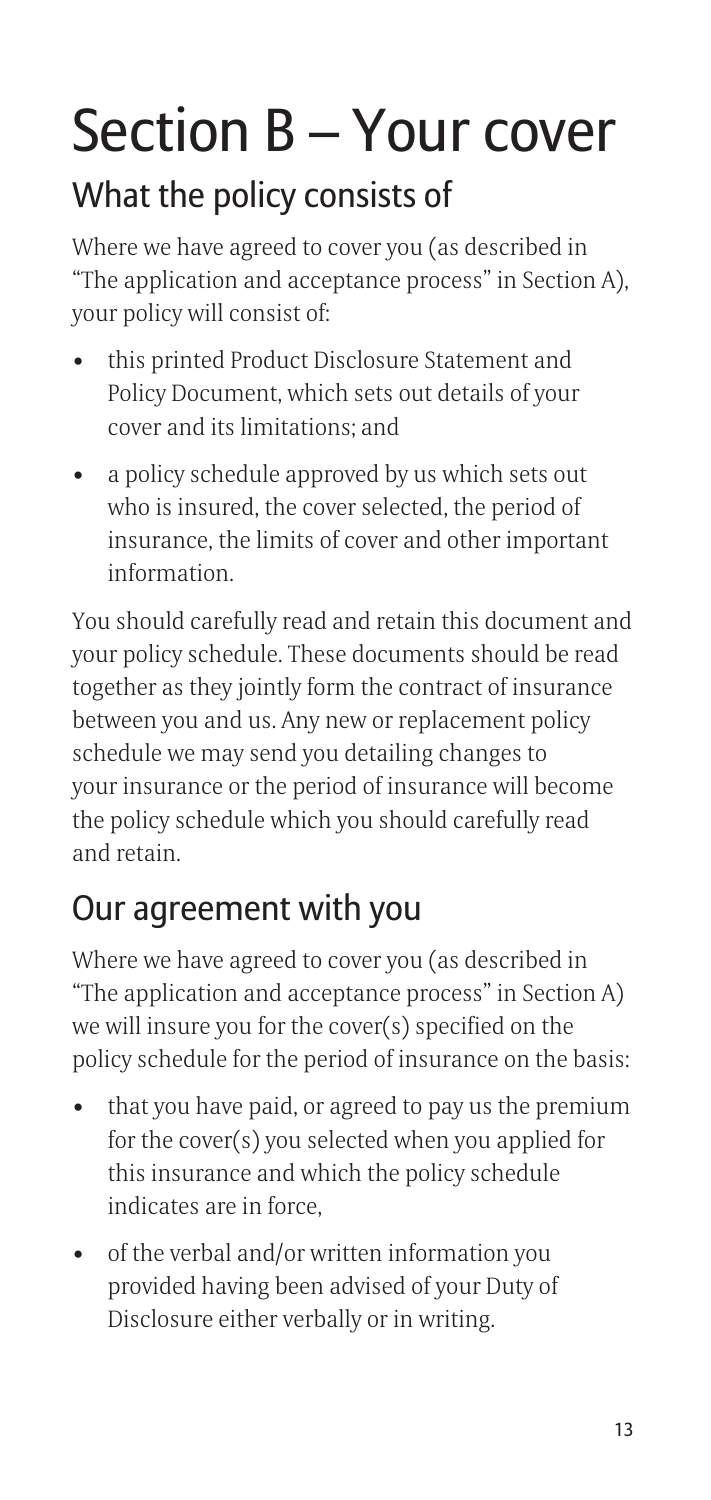For your assistance we have provided a full explanation of your Duty of Disclosure and the consequences of non-disclosure under the heading "Your Duty of Disclosure".

#### Words with special meanings

The following words have the meaning set out below when they appear in this document and your policy schedule.

"effective date" means the effective date shown on the policy schedule.

"elimination period" means the first 7 days of any claim commencing on the first date you are totally disabled or involuntarily unemployed in respect of a claim. We pay no benefits for or during this period.

"financial institution" means the financial institution shown on the policy schedule.

"illness" means illness, sickness or disease which manifests itself during the period of insurance and does not include any injury.

"injury" means bodily injury caused solely by accidental, external and visible means which occurs during the period of insurance and does not include any illness.

"involuntary unemployment" and "involuntarily unemployed" means a period during which you are registered and certified as unemployed by Centrelink or such other equivalent Commonwealth Government Authority following a termination of your employment which was not by your choice or as a result of your misconduct.

"loan agreement" means the written agreement between you and the financial institution shown on the policy schedule, under which the financial institution provides you the finance upon you making regular specified payments to the financial institution for a specified term.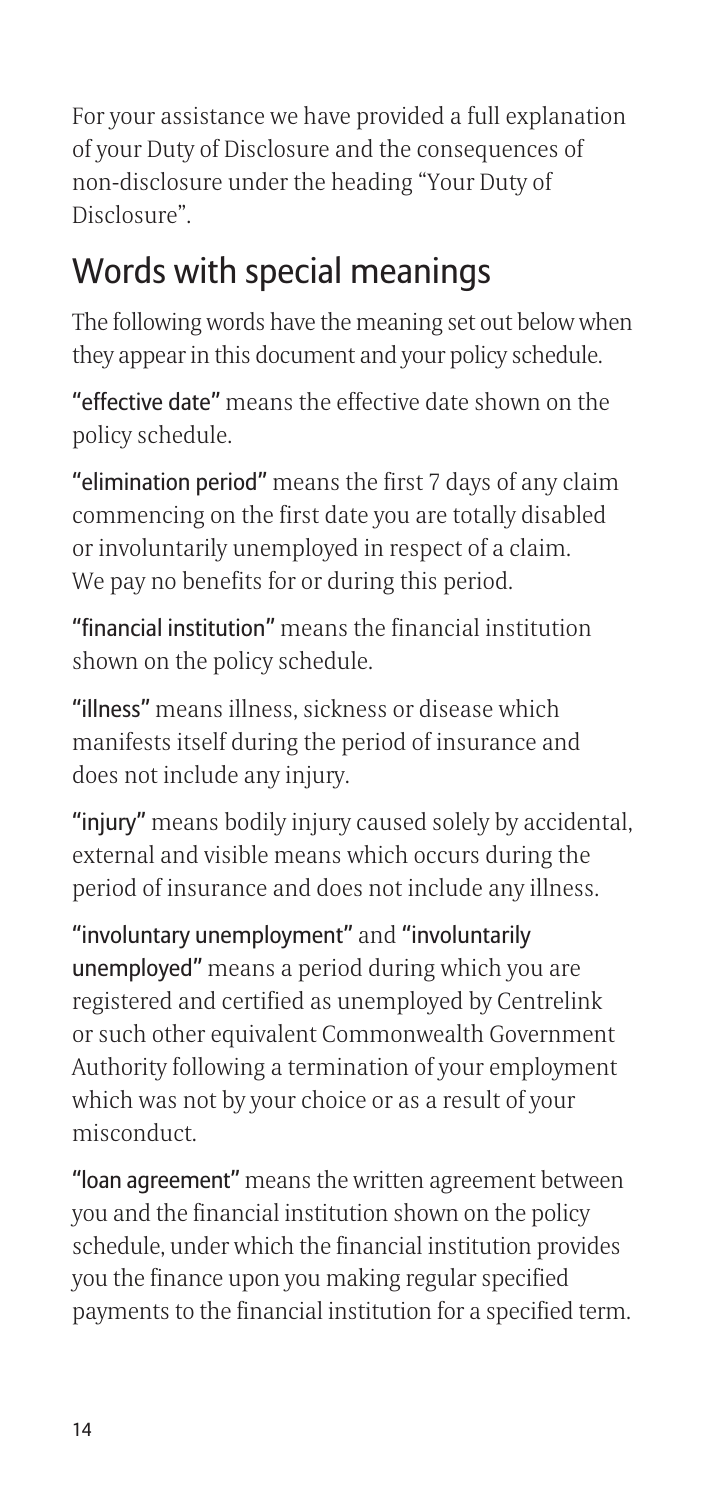"misconduct" means any breach of an employer's code of conduct or internal regulations sufficient to justify termination of employment.

"net balance due and payable" means the amount outstanding under the loan agreement at the date of your death or terminal illness (where terminal illness and death cover applies) or the date you are totally disabled (where disability cover applies) plus any credit charges accrued for up to 2 months after that date. This amount does not include any arrears in loan repayments in excess of 2 months.

"period of insurance" means the period of time beginning on the effective date shown on the policy schedule and ending on the earlier of the expiry date shown on the policy schedule or the date the policy ends (see "When the policy ends"). If there is a general increase in the interest rate charged by your financial institution resulting in the term of the loan being extended, the expiry date shown on the policy schedule will be extended by up to 6 months in total, free of charge. The period of insurance will not continue beyond 8 years from the effective date. ending on the earlier of the expiry date st<br>policy schedule or the date the policy end<br>policy ends"). If there is a general increas<br>rate charged by your financial institution<br>term of the loan being extended, the expi<br>the p

"permanent employment" means being employed on a continuous basis for a period of not less than 20 hours per week for remuneration or reward.

In addition for Involuntary Unemployment cover, permanent employment also means you must not be self-employed and must not be employed or contracted:

- 
- under a contract limited to a specified work period. For example, traineeship or apprenticeship; or
- 

term of the loan being e<br>the policy schedule will<br>total, free of charge. The<br>continue beyond 8 year<br>"**permanent employme**<br>continuous basis for a<br>per week for remunera<br>In addition for Involun<br>permanent employme<br>self-employe "permanent resident of Australia" means you are permanently residing in Australia, have permission to, because you are an Australian citizen; a New Zealand citizen or holder of a Permanent Residency Visa for Australia or New Zealand; or a protected special category visa holder.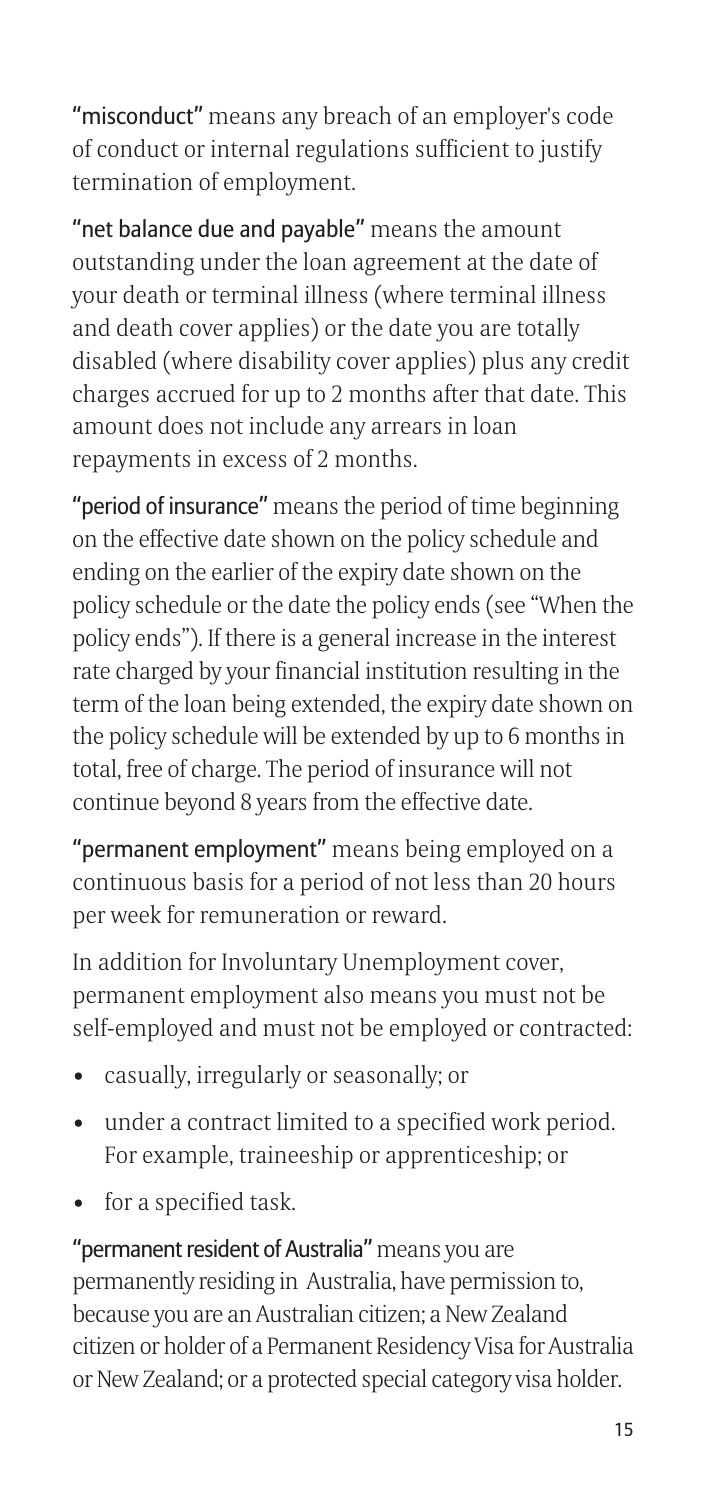"premium" means the amount paid or payable by you for the cover(s) shown as applicable on the policy schedule.

"registered medical practitioner" means a person who is legally entitled to practice medicine by virtue of appropriate registration with the appropriate authority in the relevant State or Territory in which they are providing the relevant medical advice.

"specialist registered medical practitioner" means a registered medical practitioner that has specialist qualifications relating to your terminal illness.

"terminal illness" means an illness, which in the written opinion of a specialist registered medical practitioner and verified by us, is likely to result in your death within 12 months.

"totally disabled", "total disability" and "total disablement" means where a registered medical practitioner has advised that you are unable to attend or engage in your usual profession, business or occupation because you have suffered an injury or an illness and where requested by us, this advice has been verified by a registered medical practitioner chosen by us. of the state of the point of the point of the state of the state of the state of the state of the state of the state of the state of the state of the state of the state of the state of the state of the state of the state o

"we", "our" or "us" means:

- Allianz Australia Life Insurance Limited, AFS Licence No. 296559, ABN 27 076 033 782 in respect of the Terminal Illness and Death cover under Part 1 of the policy.
- No. 234708, ABN 15 000 122 850 in respect of the Disability and Involuntary Unemployment covers under Parts 2 and 3 of the policy,

"you" or "your" means the person or persons named as the insured on the policy schedule.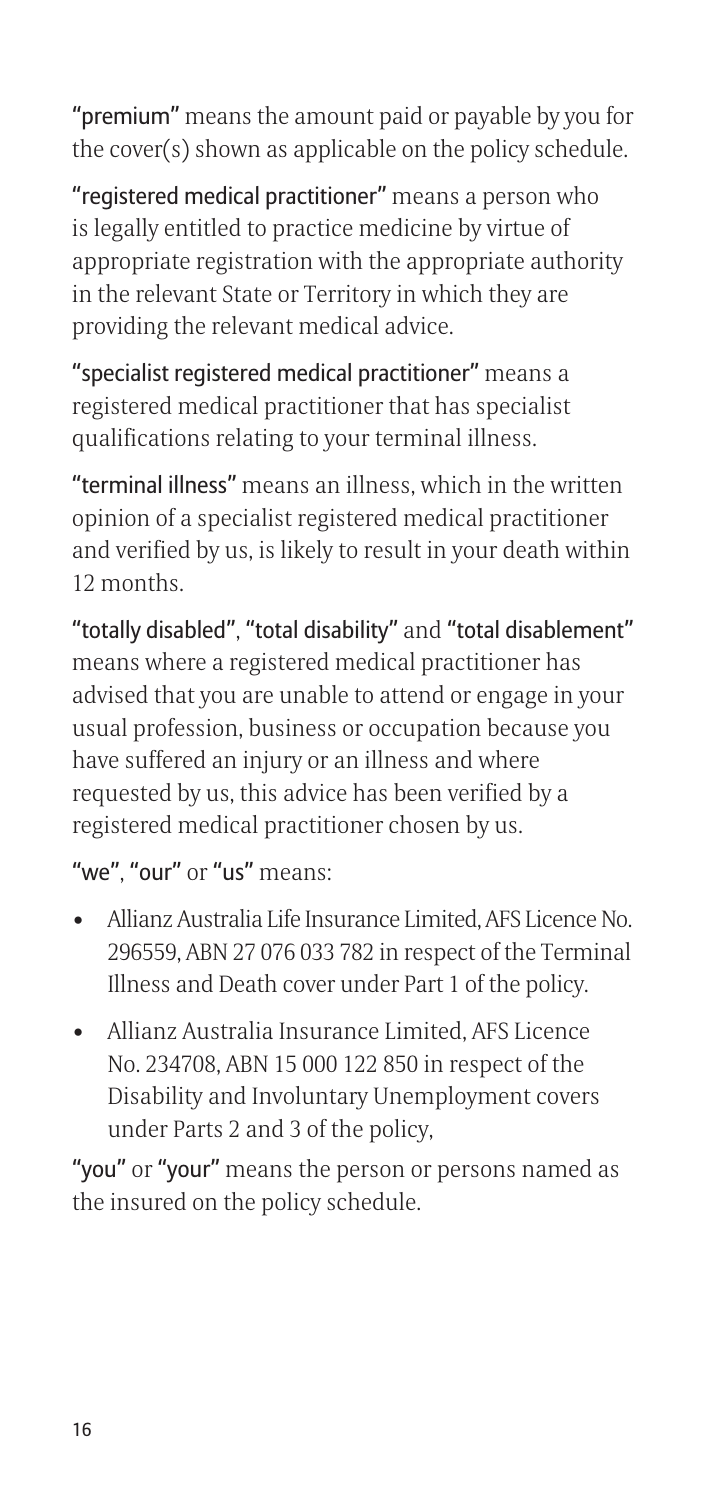## Part 1 – Terminal Illness and Death cover

Part 1 – Terminal Illness and Death cover only applies if the policy schedule shows that it applies and you have paid or agreed to pay the premium set out on the policy schedule for it. Allianz Life is the insurer of this cover. This terminal illness and death cover forms part of the No. 1 Statutory Fund of Allianz Life and it does not have a surrender value, nor does it entitle you to participate in our profits.

#### 1. What we will pay

#### Death benefit

If you die during the period of insurance we will pay your financial institution the net balance due and payable by you under the loan agreement as at the date of your death, up to a maximum amount of \$100,000 during the period of insurance.

#### Terminal Illness benefit

If you suffer a terminal illness that occurs during the period of insurance, we will pay your financial institution the net balance due and payable under your loan agreement on the date your specialist medical practitioner is of the opinion that your illness became a terminal illness. The most we will pay for this benefit is \$100,000. If you die during the period of insurance we will prour financial institution the net balance due and<br>payable by you under the loan agreement as at the<br>of your death, up to a maximum amount of \$100,0<br>during the period of i by you didel the loan agreement as at the data of your death, up to a maximum amount of \$100,000 during the period of insurance.<br> **Terminal Illness benefit**<br>
If you suffer a terminal illness that occurs during the<br>
period

We will:

- illness claim; and
- death,

even if there is more than one insured person specified in the Schedule.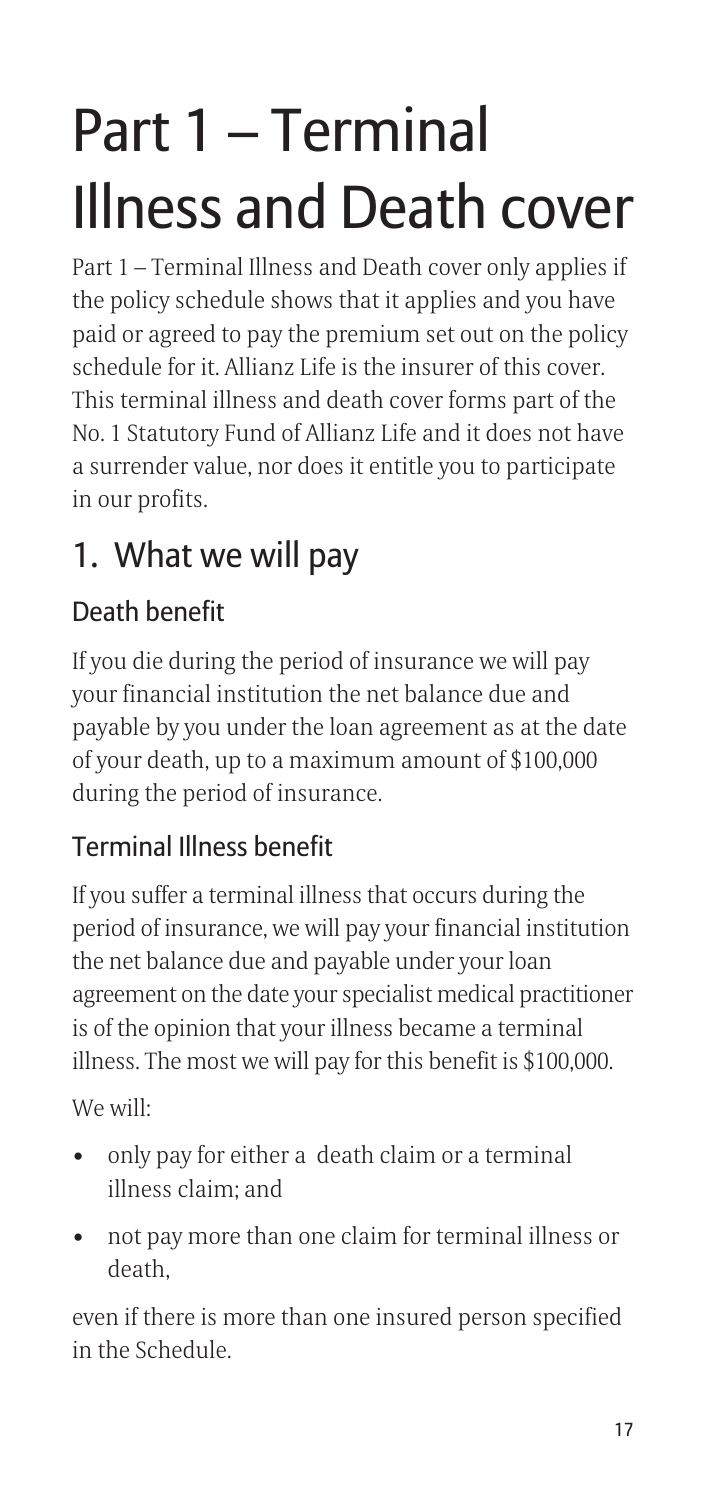#### 2. When we will not pay

We will not pay:

#### a. Failure to follow medical advice

if you do not obtain or follow the advice of a registered medical practitioner.

#### b. Pre-existing injury or illness

is any injury, illness or other condition related to your health which directly or indirectly causes your terminal illness or death, which: **2. When we will not pay**<br> **2. When we will not pay**<br> **a. Failure to follow medical advice**<br>
if you do not obtain or follow the advice of a registere<br>
medical practitioner.<br> **b. Pre-existing injury or illness**<br>
is any inju

- inception, or
- six month period prior to inception, or
- **2. When we will not pay**<br>
We will not pay:<br> **a. Failure to follow medical advice**<br>
if you do not obtain or follow the advice of a registered<br>
medical practitioner.<br> **b. Pre-existing injury or illness**<br>
is any injury, illn We will not pay:<br> **a. Failure to follow medical advice**<br>
if you do not obtain or follow the advice of a regi<br>
medical practitioner.<br> **b. Pre-existing injury or illness**<br>
is any injury, illness or other condition related to reasonable person in those circumstances would have sought medical advice or treatment for in the six month period prior to inception, and for which you subsequently received treatment following inception of your policy or a reasonable person would have sought medical advice or treatment.

#### c. Self-inflicted injury or illness

if your terminal illness or death is caused directly or indirectly by or arises from a deliberately self-inflicted injury or illness (including suicide or attempted suicide) that occurs within 13 months of the effective date. Franception of your process inception of your provided have sought<br> **c.** Self-inflicted injure if your terminal illness<br>
indirectly by or arises f<br>
injury or illness (includ<br>
suicide) that occurs wi<br>
date.<br> **d. Liquor or d** would have :<br> **c.** Self-inflicte<br>
if your terminal<br>
indirectly by or :<br>
injury or illness<br>
suicide) that occ<br>
date.<br> **d.** Liquor or due if your terminal<br>
indirectly out of<br>
consumption or<br>
• intoxicating<br>
• narcotics, or<br>

#### d. Liquor or drugs

if your terminal illness or death arises directly or indirectly out of or is in any way connected with your consumption or use of:

- 
-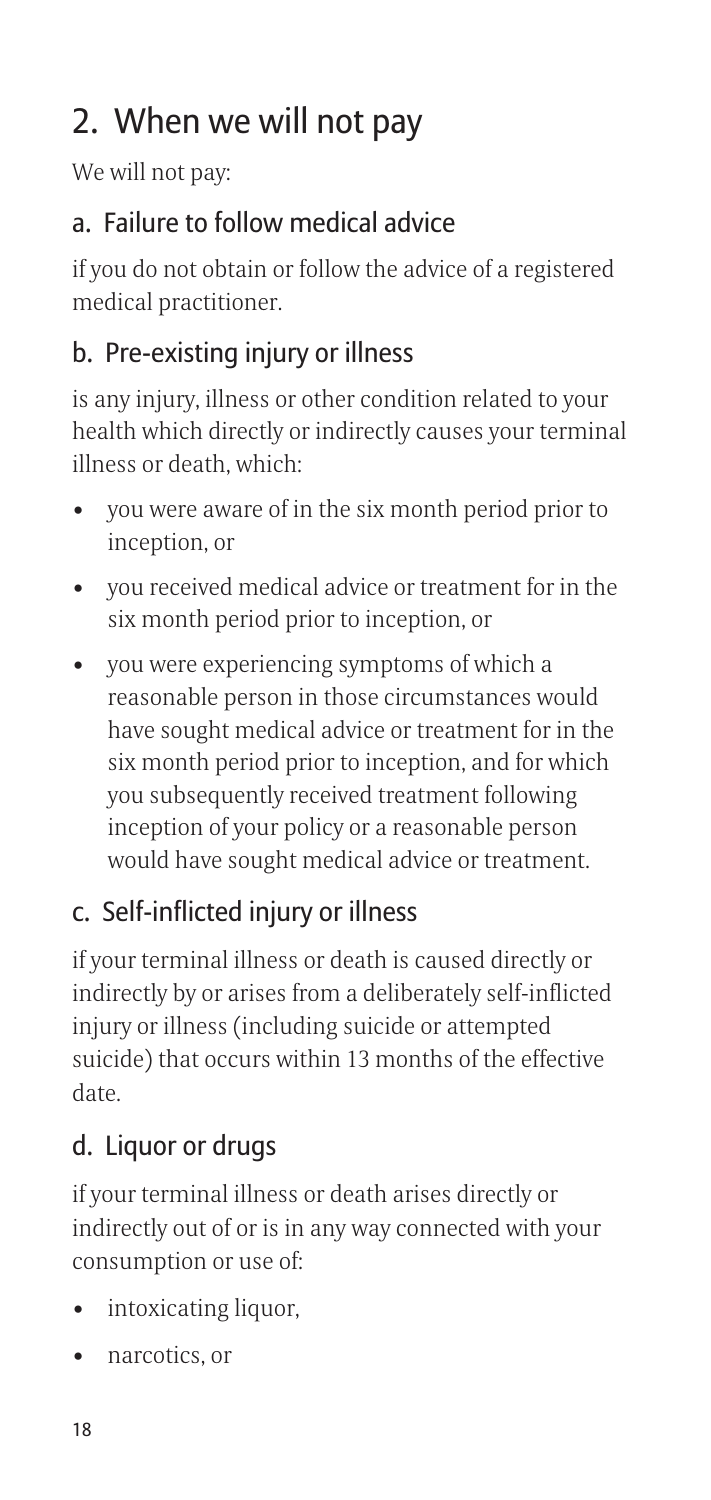• drugs (other than a drug taken or administered by<br>or in accordance with the advice of a registered<br>medical practitioner).<br>**e. Riot and civil commotion**<br>if your terminal illness or death arises out of you taking or in accordance with the advice of a registered medical practitioner).

#### e. Riot and civil commotion

if your terminal illness or death arises out of you taking part in a riot, civil commotion, strike or lockout.

#### f. Criminal activity

if your terminal illness or death arises out of you taking part in a criminal activity.

#### g. War

if your terminal illness or death is caused by or arises from any war, hostilities or warlike operations (whether war be declared or not), rebellion, civil war, revolution, insurrection, military or usurped power, invasion, act of foreign enemy or popular or military rising. if your terminal illness or death arise:<br>part in a criminal activity.<br>**g. War**<br>if your terminal illness or death is cat<br>from any war, hostilities or warlike op<br>war be declared or not), rebellion, civ<br>insurrection, military 9. War<br>
19. War<br>
19. War<br>
11 your terminal illness or death is caused by or ar<br>
16 your terminal illness or death is caused by or ar<br>
16 your terminal illness or death is caused power, invasion,<br>
16 act of foreign enemy or From any war, hostilities or deat<br>from any war, hostilities or wa<br>war be declared or not), rebell<br>insurrection, military or usurp<br>act of foreign enemy or popula<br>**h. Nuclear**<br>if your terminal illness or deat<br>indirectly by o

#### h. Nuclear

if your terminal illness or death is caused directly or indirectly by or arises from ionising radiation or contamination by radioactivity from:

- 
- self-sustained process of nuclear fission), or
- 

#### i. Terrorism

if your terminal illness or death arises directly or indirectly out of or in any way connected with:

- **h. Nuclear**<br>if your terminal illness or death is caused directly or<br>indirectly by or arises from ionising radiation or<br>contamination by radioactivity from:<br>**•** any nuclear fuel or nuclear waste,<br>**•** the combustion of nucl of or in any way connected with biological, chemical, radioactive, or nuclear pollution or contamination or explosion; or contamination by radioactivity from:<br>
• any nuclear fuel or nuclear waste,<br>
• the combustion of nuclear fuel (including any<br>
self-sustained process of nuclear fission), or<br>
• nuclear weapons material.<br>
i. Terrorism<br>
if you
- retaliating against, or responding to any act referred to in  $(a)$  above.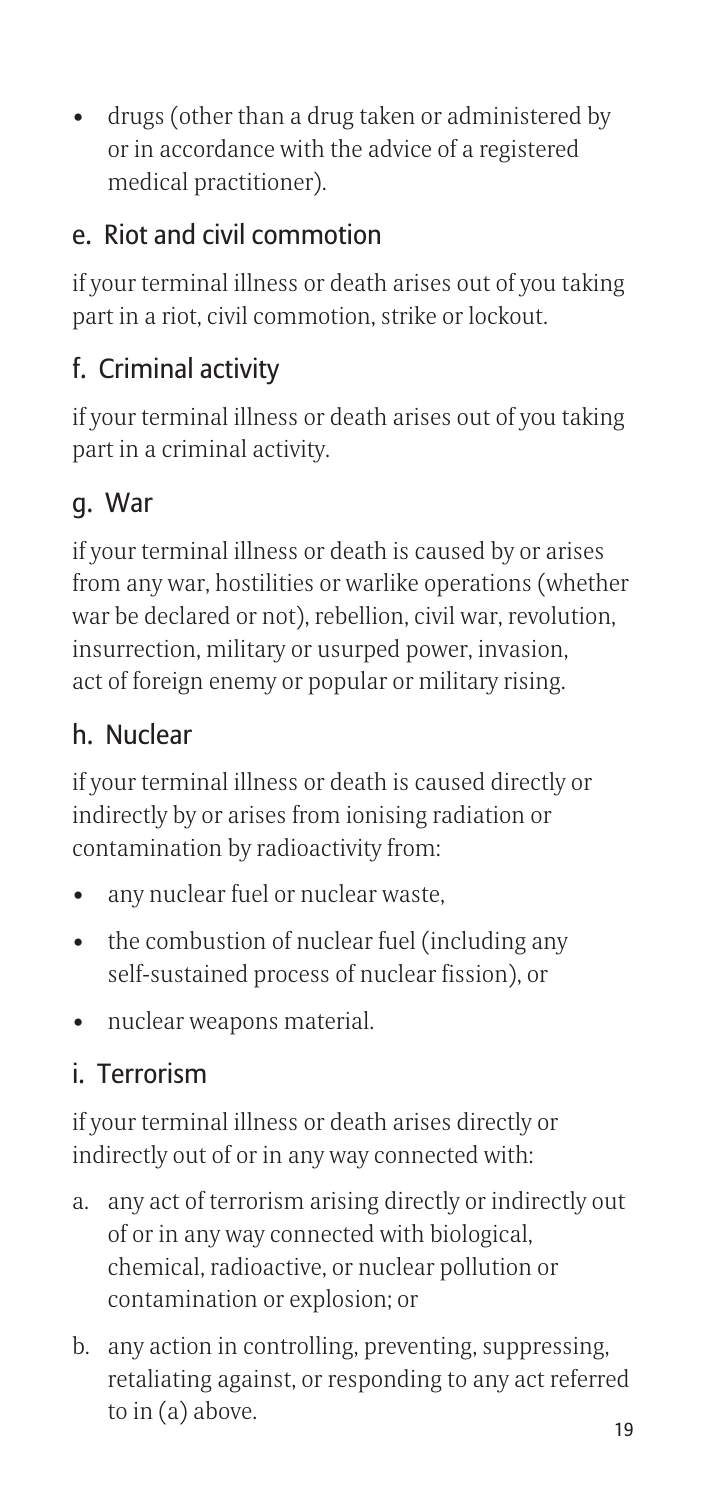An act of terrorism includes, but is not limited to, any act, preparation in respect of action or threat of action, designed to: An act of terrorism includes, but is not limited to, an act, preparation in respect of action or threat of action division division or any political division within it for any purpose, and/or b. influence or intimidate the An act of terrorism includes, but is not limited to, any<br>act, preparation in respect of action or threat of action<br>designed to:<br>a. influence a government or any political division<br>within it for any purpose, and/or<br>b. influ

- within it for any purpose, and/or
- the public with the intention of advancing a political, religious, ideological or similar purpose.

Other terms and conditions apply to this cover. See "Conditions of cover" and "How to make a claim" for the details of these terms and conditions.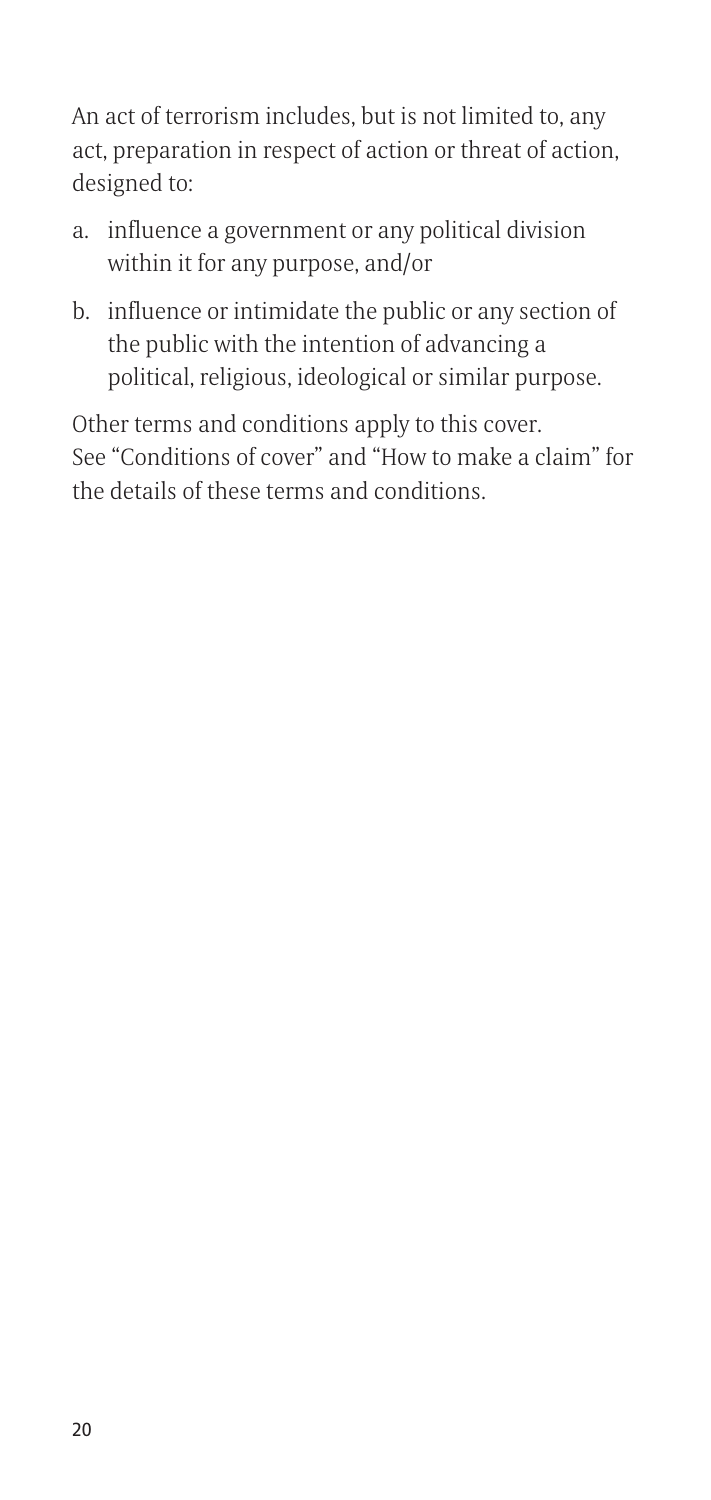## Part 2 – Disability cover

Part 2 – Disability cover applies only if the policy schedule shows that it applies and you have paid or agreed to pay the premium set out on the policy schedule for it. Allianz is the insurer of this cover.

#### 1. What we will pay

In the event you become totally disabled during the period of insurance we will pay your financial institution a daily benefit at the rate of one-thirtieth of the minimum monthly repayment amount required under your loan agreement for each day you are totally disabled after the elimination period up to a maximum monthly amount of \$3,000.

Our payment will continue for as long as you are totally disabled or until the policy ends, whichever happens first.

The maximum total benefit we will pay during the period of insurance, no matter how many times you become totally disabled and for claims by all insured persons combined, is \$100,000.

If your disability arises from a terminal illness, (and your policy schedule shows that you are covered for Terminal Illness and Death cover) we will pay your claim under the Terminal Illness benefit and not under this section.

#### 2. When we will not pay

We will not pay:

#### a. More than one insured

in respect of more than one insured person for the same period of total disablement.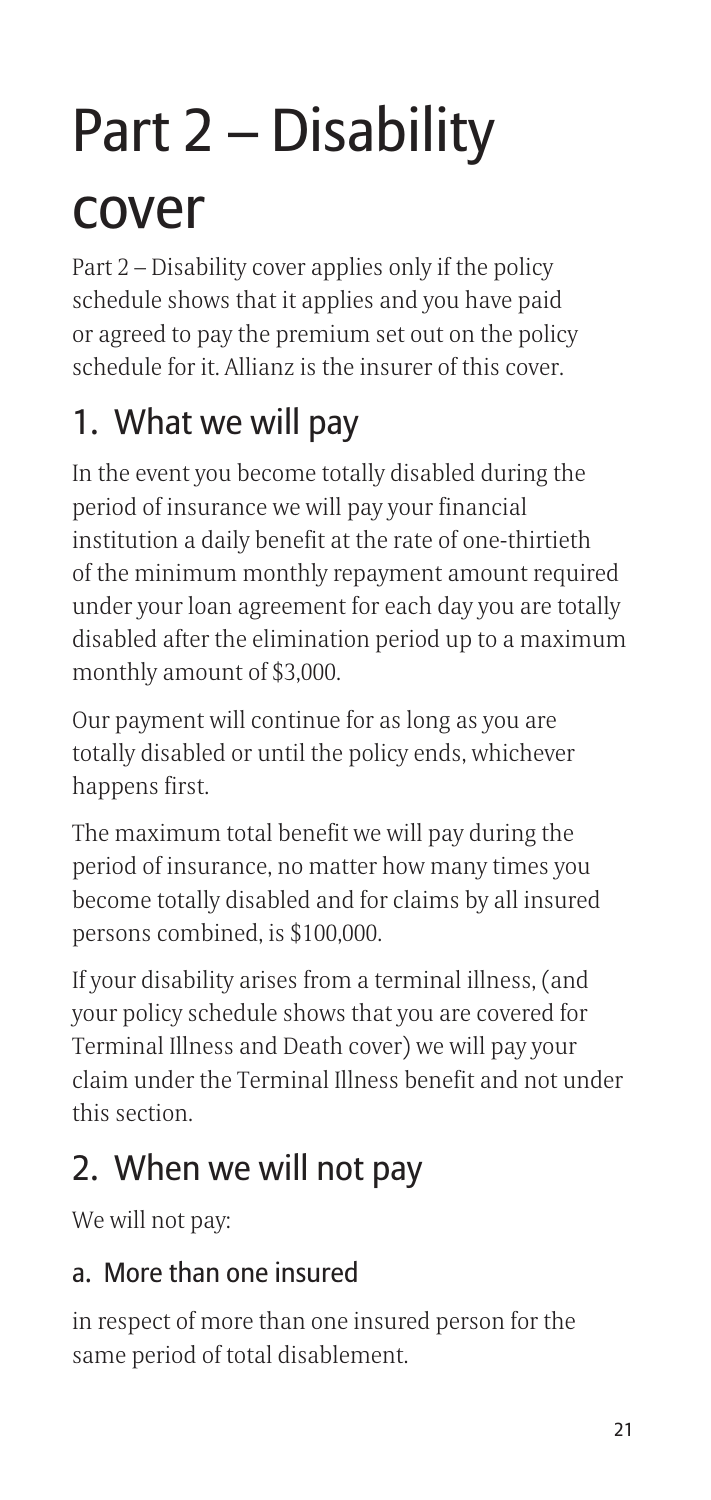#### b. Failure to follow medical advice

if you do not obtain or follow the advice of a registered medical practitioner.

#### c. Pre-existing injury or illness

for any injury, illness or other condition related to your health which directly or indirectly causes a period of total disablement, which: **b.** Failure to follow medical advice<br>if you do not obtain or follow the advice of a registered<br>medical practitioner.<br>**c.** Pre-existing injury or illness<br>for any injury, illness or other condition related to you<br>health whi

- inception, or
- six month period prior to inception, or
- **b.** Failure to follow medical advice<br>if you do not obtain or follow the advice of a registered<br>medical practitioner.<br>**c.** Pre-existing injury or illness<br>for any injury, illness or other condition related to you<br>health whi **b. Failure to follow medical advice**<br>if you do not obtain or follow the advice of a regi<br>medical practitioner.<br>**c. Pre-existing injury or illness**<br>for any injury, illness or other condition related<br>health which directly o reasonable person in those circumstances would have sought medical advice or treatment for in the six month period prior to inception, and for which you subsequently received treatment following inception of your policy or a reasonable person would have sought medical advice or treatment. Fiate sought fields is a state sought field of you subsequently r inception of your p<br>inception of your p<br>would have sought<br>**d. Self-inflicted injur**<br>if your total disableme<br>by or arises from a deli<br>illness (including atte

#### d. Self-inflicted injury or illness

if your total disablement is caused directly or indirectly by or arises from a deliberately self-inflicted injury or illness (including attempted suicide) that occurs within 13 months of the effective date. vou subseque inception of<br>inception of<br>d. Self-inflicte<br>if your total disa<br>by or arises from<br>illness (includin<br>13 months of th<br>e. Liquor or du<br>if your total disa<br>because of your<br>intoxicating<br>narcotics, or<br>drugs (other<br>by o inception of your policy or a reasonable person<br>
would have sought medical advice or treatment<br> **d. Self-inflicted injury or illness**<br>
if your total disablement is caused directly or indire<br>
by or arises from a deliberatel

#### e. Liquor or drugs

if your total disablement arises directly or indirectly because of your consumption or use of:

- 
- 
- by or in accordance with the advice of a registered medical practitioner).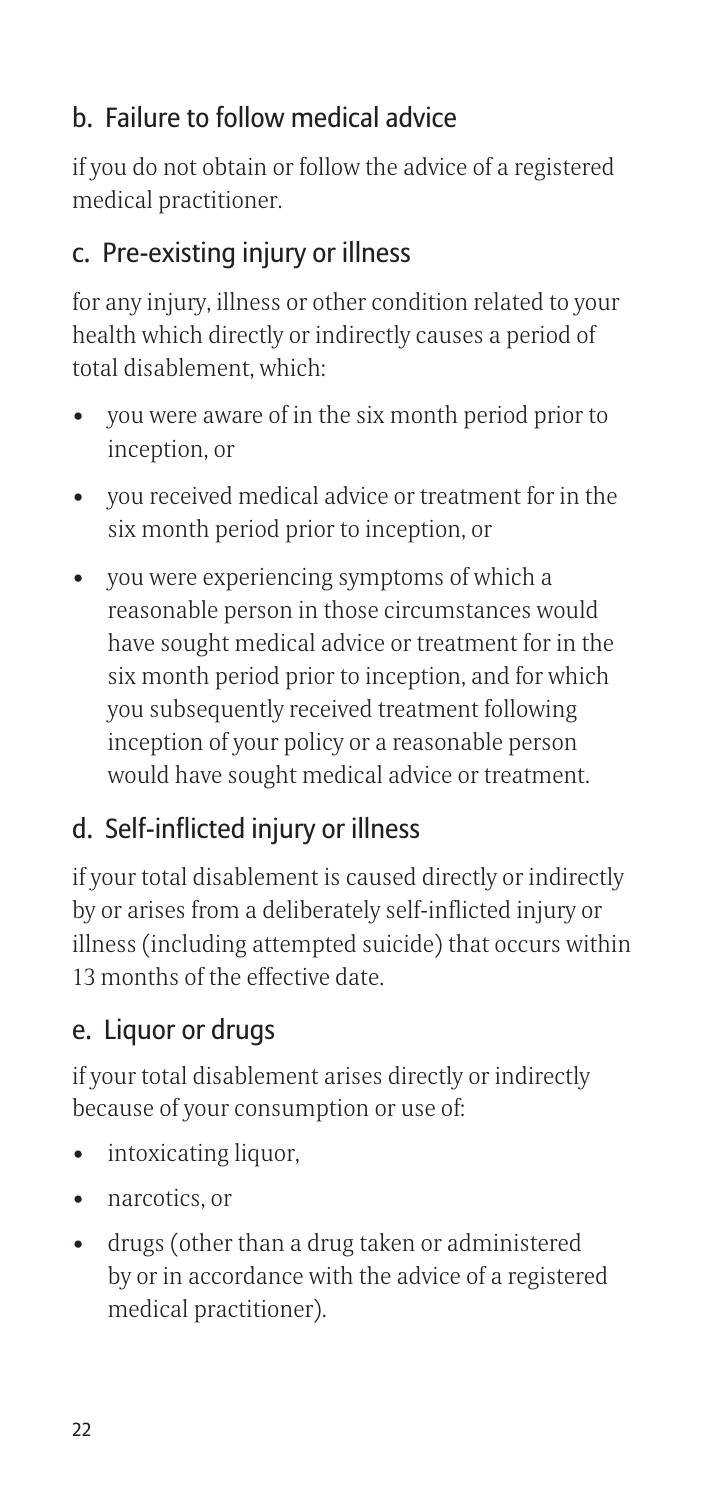#### f. Criminal activity

if your total disablement arises out of you taking part in a criminal activity.

#### g. Riot and civil commotion

if your total disablement arises out of you taking part in a riot, civil commotion, strike or lockout.

#### h. Professional sports

if your total disablement is caused by professional racing of any kind (other than foot racing), or any form of professional football, boxing or wrestling.

#### i. War

if your total disablement is caused by or arises from any war, hostilities or warlike operations (whether war be declared or not), rebellion, civil war, revolution, insurrection, military or usurped power, invasion, act of foreign enemy or popular or military rising. if your total disablement is caused by<br>racing of any kind (other than foot raa<br>of professional football, boxing or wre<br>i. **War**<br>if your total disablement is caused by<br>any war, hostilities or warlike operatie<br>war be declare rating or any land (other than root rating), or any<br>of professional football, boxing or wrestling.<br> **i. War**<br>
if your total disablement is caused by or arises fro<br>
any war, hostilities or warlike operations (whethe<br>
war be **1. Wat**<br>if your total disablement is caany war, hostilities or warlike war be declared or not), rebell<br>insurrection, military or usurp<br>of foreign enemy or popular or<br>**j.** Nuclear<br>if your total disablement is caan<br>by or ar

#### j. Nuclear

if your total disablement is caused directly or indirectly by or arises from ionising radiation or contamination by radioactivity from:

- 
- self-sustained process of nuclear fission), or
- 

#### k. Terrorism

if your total disablement arises directly or indirectly out of or in any way connected with:

**i Altertianary** Considerate the propulation of minitary issing.<br> **j.** Nuclear<br>
arifyour total disablement is caused directly or indirectly<br>
by or arises from ionising radiation or contamination<br>
by radioactivity from:<br> of or in any way connected with biological, chemical, radioactive, or nuclear pollution or contamination or explosion; or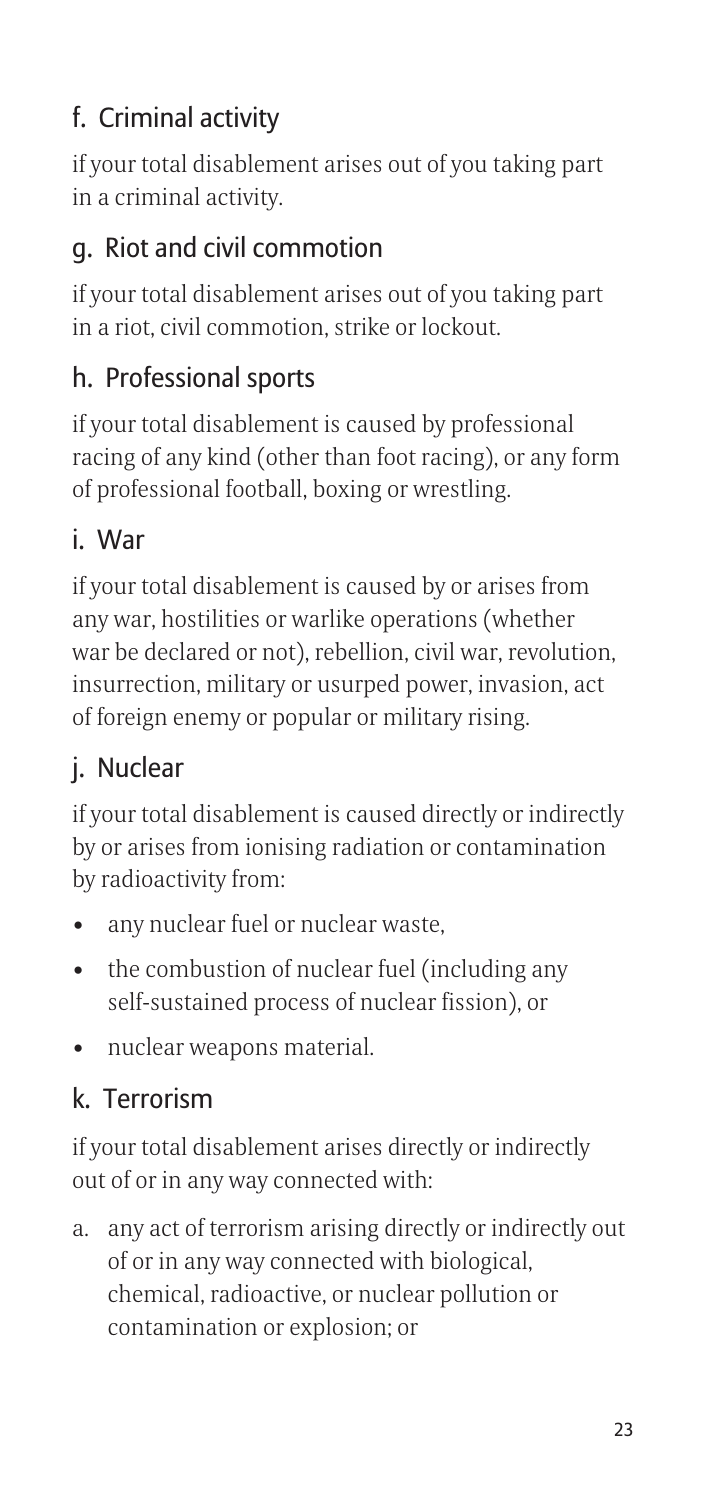retaliating against, or responding to any act referred to in (a) above.

b. any action in controlling, preventing, suppressing,<br>retaliating against, or responding to any act referr-<br>to in (a) above.<br>An act of terrorism includes, but is not limited to, any<br>act, preparation in respect of action o An act of terrorism includes, but is not limited to, any act, preparation in respect of action or threat of action, designed to:

- within it for any purpose, and/or
- b. any action in controlling, preventing, suppressincaliating against, or responding to any act reference to in (a) above.<br>An act of terrorism includes, but is not limited to, an act, preparation in respect of action or th b. any action in controlling, preventing, suppressin<br>retaliating against, or responding to any act refer<br>to in (a) above.<br>An act of terrorism includes, but is not limited to, an<br>act, preparation in respect of action or thr of the public with the intention of advancing a political, religious, ideological or similar purpose.

#### l. Pregnancy

any claims relating to childbirth, abortion, pregnancy, maternity leave or paternity leave, except where you are totally disabled as a result of direct, severe medical complications requiring hospital admission, where you will be covered until medically verified as fit to return to work, apart from your childcare obligations.

Other terms and conditions apply to this cover. See "Conditions of cover" and "How to make a claim" for the details of these terms and conditions.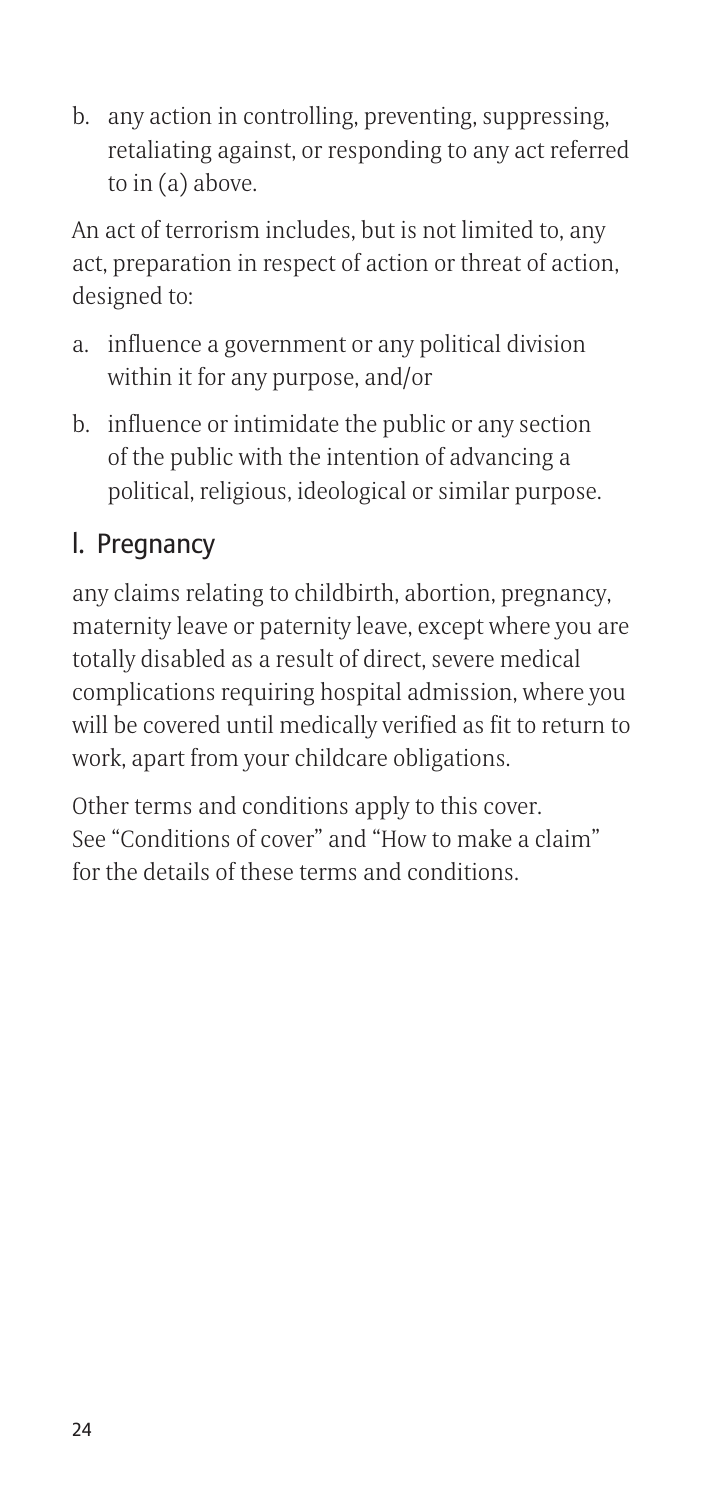## Part 3 – Involuntary Unemployment cover

Part 3 – Involuntary Unemployment cover applies only if the policy schedule shows that it applies and you have paid or agreed to pay the premium set out on the policy schedule for it. Allianz is the insurer of this cover.

#### 1. What we will pay

In the event you become involuntarily unemployed during the period of insurance we will pay your financial institution, a daily benefit at the rate of onethirtieth of the minimum monthly repayment amount required under your loan agreement for each day you are involuntarily unemployed after the elimination period up to a maximum of \$4,000 per claim.

Our payment will continue for as long as you remain involuntarily unemployed up to a maximum period of 120 days or until the policy ends, whichever happens first (see "When the policy ends").

The maximum amount payable during the entire period of insurance is \$10,000 for claims by all insured persons combined.

#### 2. When we will not pay

We will not pay:

#### a. More than one person

in respect of more than one insured person for the same period of involuntary unemployment.

#### b. Not in Permanent employment or self-employment at the effective date

if you were self-employed or otherwise not engaged in permanent employment on the effective date of the period of insurance.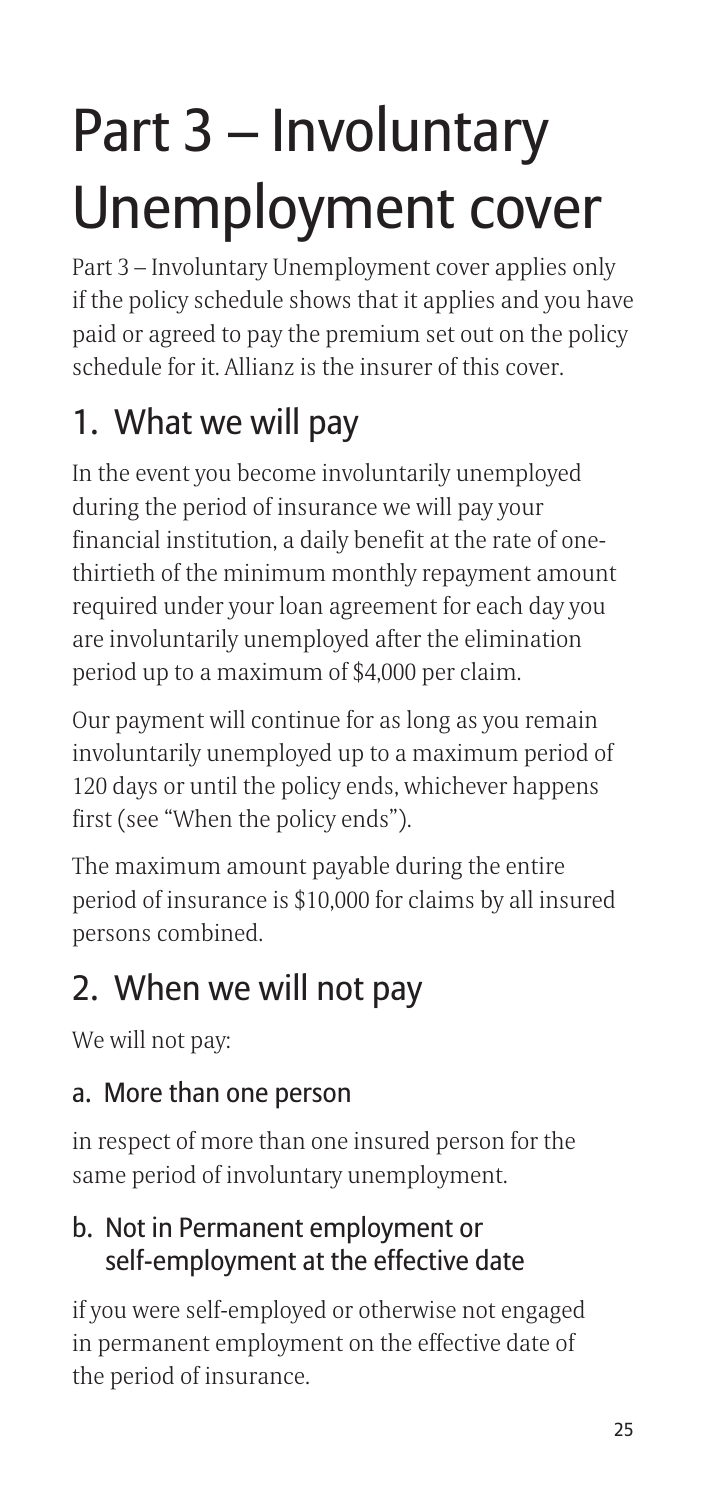#### c. 14 days employment prior to claim

if you were not engaged in paid permanent employment for at least 14 consecutive working days immediately prior to any period of involuntary unemployment.

#### d. Involuntary unemployment during the first 14 days of cover

if you become involuntarily unemployed during the first 14 days of the period of insurance.

#### e. Involuntary unemployment of which you were aware

if you become involuntarily unemployed and before this contract was entered into you had knowledge or warning of any proposed or actual termination or decrease in work available to you.

#### f. Casual or Seasonal employment

if your involuntary unemployment is caused by the casual, seasonal or irregular nature of your work. This exclusion applies, even if you met the conditions to be eligible for cover at the effective date, but your employment circumstances change. if you become involuntarily unemployed and b<br>this contract was entered into you had knowled<br>warning of any proposed or actual termination<br>decrease in work available to you.<br>**f. Casual or Seasonal employment**<br>if your invo decrease in work available to you.<br> **f. Casual or Seasonal employment**<br>
if your involuntary unemployment is caused by the<br>
casual, seasonal or irregular nature of your work. This<br>
exclusion applies, even if you met the con

#### g. Contract employment

if your involuntary unemployment is caused by:

- specified work period including, but not limited to, an apprenticeship or traineeship; or
- employed or contracted.

This exclusion applies, even if you met the conditions to be eligible for cover at the effective date, but your employment circumstances change.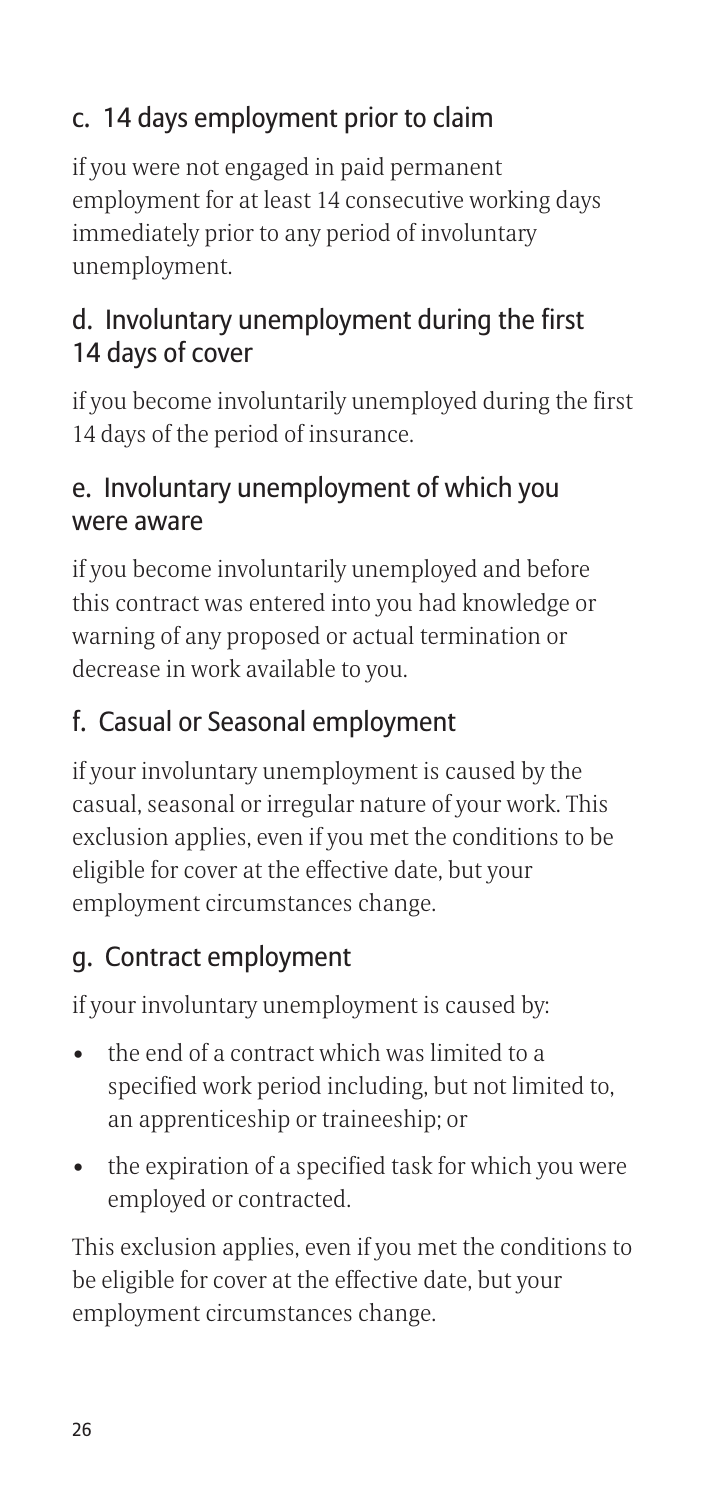#### h. Voluntary unemployment

if you voluntarily become unemployed.

#### i. Injury or illness

if your involuntary unemployment is caused by any bodily injury, illness, sickness or disease.

#### j. Misconduct

if your involuntary unemployment arises out of misconduct of any kind.

#### k. Liquor or drugs

if your involuntary unemployment arises directly or indirectly because of your consumption or use of:

- 
- 
- **h. Voluntary unemp**<br>if you voluntarily becorn<br>**i. Injury or illness**<br>if your involuntary une<br>bodily injury, illness, si<br>**j. Misconduct**<br>if your involuntary une<br>of misconduct of any k<br>**k. Liquor or drugs**<br>if your involunta if you voluntaril<br>
i. Injury or illn<br>
if your involunta<br>
bodily injury, ill:<br>
j. Misconduct<br>
if your involunta<br>
of misconduct c<br>
k. Liquor or dr<br>
if your involunta<br>
indirectly becau<br>
• intoxicating<br>
• arcotics, or<br>
• drugs France is a drawing than a drug taken or ally<br>in the set of your involuntary unemployment is caused by any bodily injury, illness, sickness or disease.<br> **j. Misconduct**<br>
of misconduct of any kind.<br> **k. Liquor or drugs**<br>
of by or in accordance with the advice of a registered medical practitioner).

#### l. Criminal activity

if your involuntary unemployment arises out of you taking part in a criminal activity.

#### m. Riot and civil commotion

if your involuntary unemployment arises out of you taking part in a riot, civil commotion, strike or lockout.

#### n. War

if your involuntary unemployment is caused by or arises from any war, hostilities or warlike operations (whether war be declared or not), rebellion, civil war, revolution, insurrection, military or usurped power, invasion, act of foreign enemy or popular or military rising.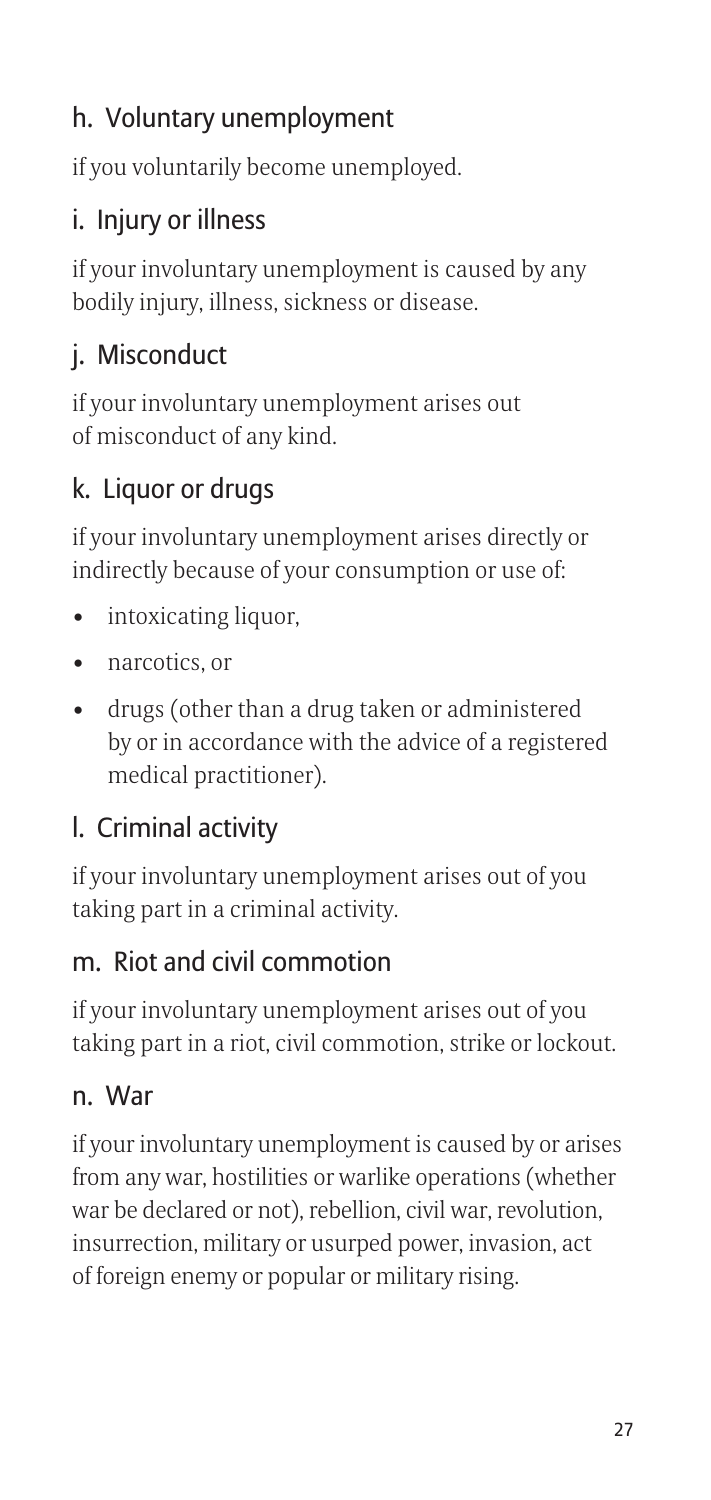#### o. Nuclear

if your involuntary unemployment is caused directly or indirectly by or arises from ionising radiation or contamination by radioactivity from: **• o. Nuclear**<br>if your involuntary unemployment is<br>or indirectly by or arises from ionising<br>contamination by radioactivity from:<br>• any nuclear fuel or nuclear waste,<br>• the combustion of nuclear fuel (ir<br>self-sustained pr % • **O. Nuclear**<br>
if your involuntary unemployment is caused director<br>
or indirectly by or arises from ionising radiation of<br>
contamination by radioactivity from:<br>
• any nuclear fuel or nuclear waste,<br>
• the combustion of **o. Nuclear**<br>if your involuntary unemployr<br>or indirectly by or arises from<br>contamination by radioactivit<br>• any nuclear fuel or nuclear<br>self-sustained process of n<br>• nuclear weapons material.<br>**p. Terrorism**<br>if your involunt

- 
- self-sustained process of nuclear fission), or
- 

#### p. Terrorism

if your involuntary unemployment arises directly or indirectly out of or in any way connected with:

- **a. Nuclear**<br>
if your involuntary unemployment is caused directl<br>
or indirectly by or arises from ionising radiation or<br>
contamination by radioactivity from:<br>
 any nuclear fuel or nuclear waste,<br>
 the combustion of nucle out of or in any way connected with biological, chemical, radioactive, or nuclear pollution or contamination or explosion; or contamination by radioactivity from:<br>
• any nuclear fuel or nuclear waste,<br>
• the combustion of nuclear fuel (including any<br>
self-sustained process of nuclear fission), or<br>
• nuclear weapons material.<br> **p. Terrorism**<br>
if y **p. Terrorism**<br>if your involuntary unemployment arises directly<br>or indirectly out of or in any way connected with:<br>a. any act of terrorism arising directly or indirectly<br>out of or in any way connected with biological,<br>chem or indirectly out of or in any way connected with:<br>
a. any act of terrorism arising directly or indirectly<br>
out of or in any way connected with biological,<br>
chemical, radioactive, or nuclear pollution or<br>
contamination or
- retaliating against, or responding to any act referred to in (a) above.

An act of terrorism includes, but is not limited to, any act, preparation in respect of action or threat of action, designed to:

- within it for any purpose, and/or
- of the public with the intention of advancing a political, religious, ideological or similar purpose.

#### q. Pregnancy

any claims relating to childbirth, abortion, pregnancy, maternity leave or paternity leave.

Other terms and conditions apply to this cover. See "Conditions of cover" and "How to make a claim" for the details of these terms and conditions.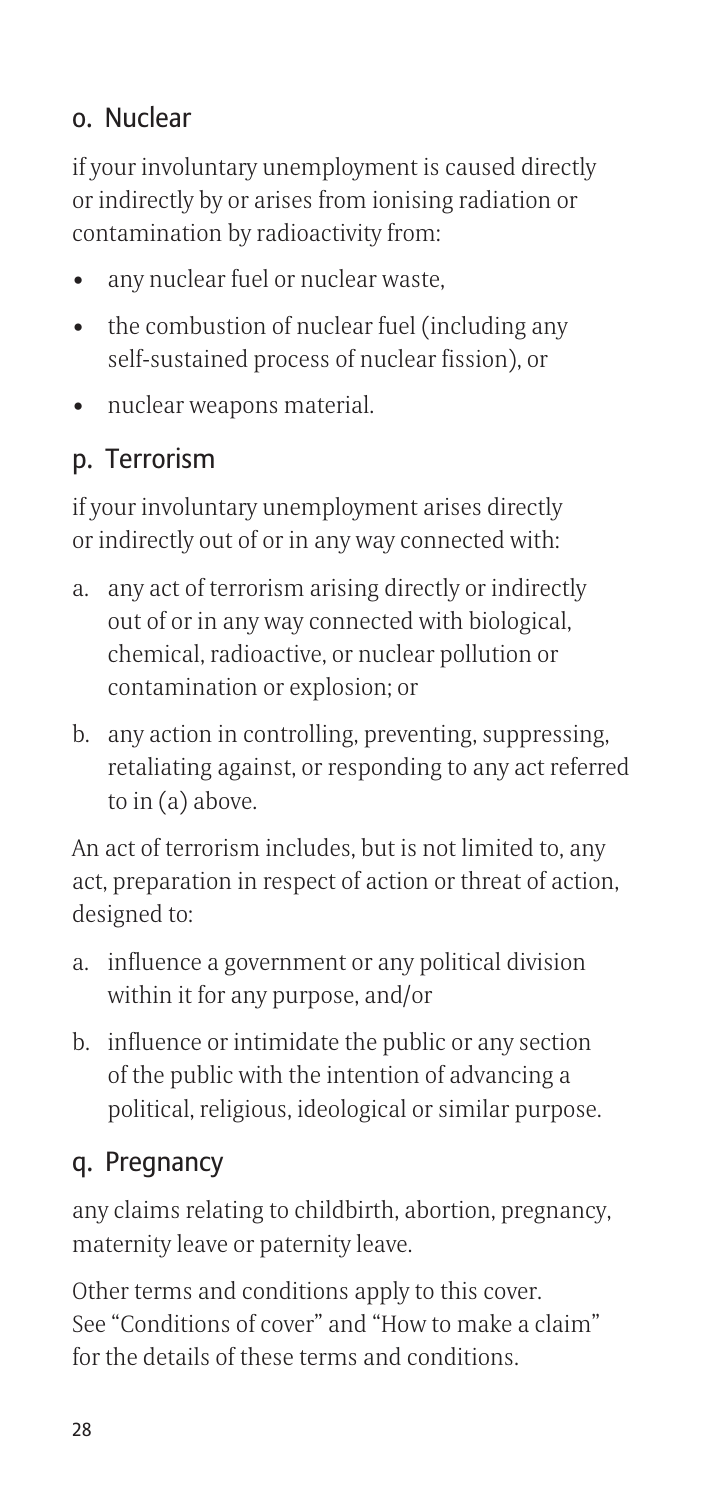## Conditions of cover

#### 1. Changes to your policy

Nothing in your policy with us may be changed unless we agree to the changes in writing.

#### 2. Cancellation of the policy

- off and cancellation rights"), you may cancel this policy at any time by telephoning us.
- **Conditions of cover**<br> **1. Changes to your policy**<br>
Nothing in your policy with us may be changed unles<br>
we agree to the changes in writing.<br> **2. Cancellation of the policy**<br>
a. In addition to your cooling off rights (see **Conditions of cover**<br> **1. Changes to your policy**<br>
Nothing in your policy with us may be changed un<br>
we agree to the changes in writing.<br> **2. Cancellation of the policy**<br>
a. In addition to your cooling off rights (see "Co where permitted by law. For example, we can cancel your policy with us: **COVET**<br> **Changes to your policy**<br>
hing in your policy with us may be changed ur<br>
agree to the changes in writing.<br> **Cancellation of the policy**<br>
In addition to your cooling off rights (see "Coo<br>
off and cancellation right **Changes to your policy**<br>
hing in your policy with us may be changed unle<br>
agree to the changes in writing.<br> **Cancellation of the policy**<br>
In addition to your cooling off rights (see "Coolin<br>
off and cancellation rights"), **Cancellation of the policy**<br>
In addition to your cooling off rights (see "Cooling<br>
off and cancellation rights"), you may cancel this<br>
policy at any time by telephoning us.<br>
We have the right to cancel your policy with us
	- of Disclosure, or
	- us during negotiations prior to the issue of the policy, or
	- of your policy, including the term relating to premium payment, or
	- of and cancellation rights"), you may cancel this<br>policy at any time by telephoning us.<br>We have the right to cancel your policy with us<br>where permitted by law. For example, we can cance<br>your policy with us:<br>• if you have f policy or under some other contract of insurance that provides cover during the same period of time as your policy.
- or if you have failed to comply with your Duty<br>of Disclosure, or<br>or<br>or where you have made a misrepresentation to<br>us during negotiations prior to the issue of th<br>policy, or<br>or<br>where you have failed to comply with a provisi period, we will refund your premium less a proportion for time on risk and reasonable administrative costs related to the acquisition and termination of the policy in accordance with any relevant legislation, together with any government taxes or duties that we cannot recover.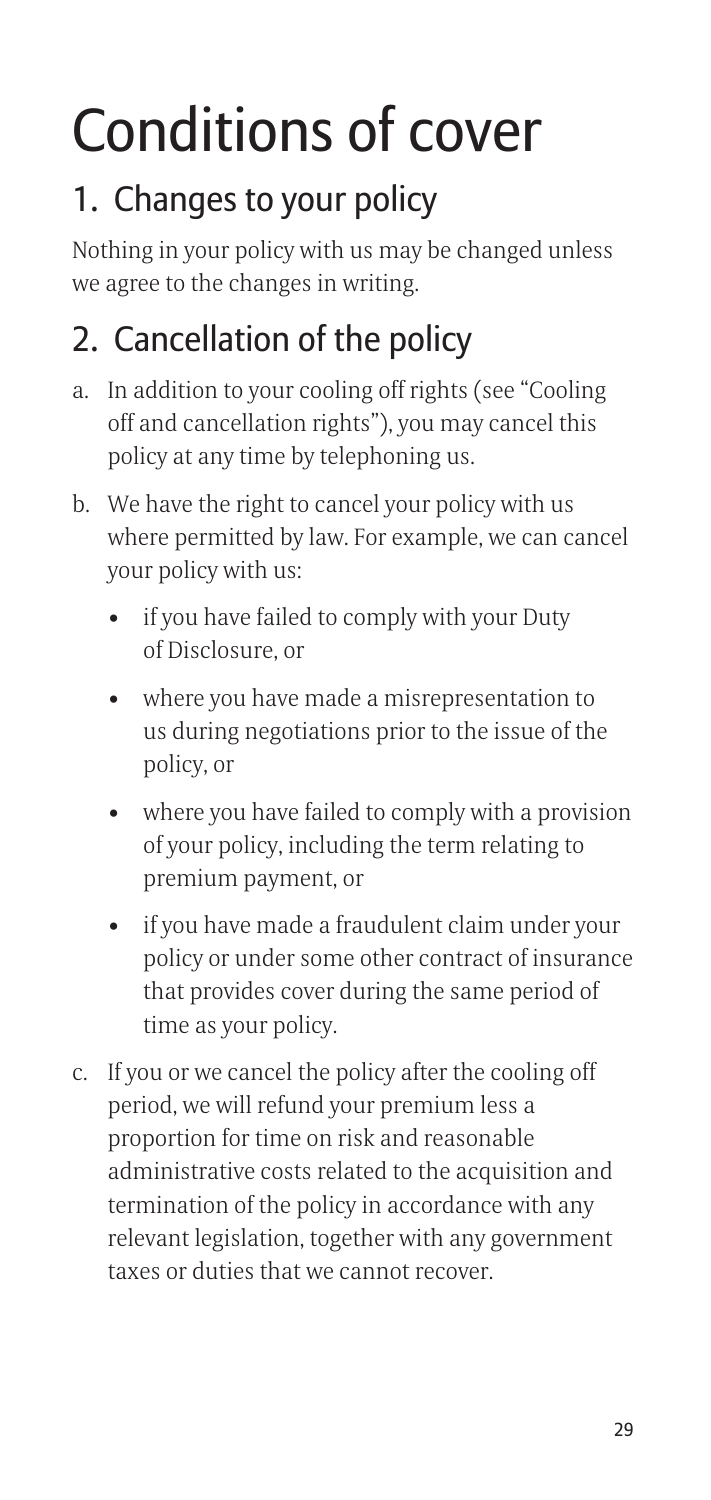#### 3. When the policy ends

Unless we agree otherwise, the policy will cease to be in force and all future claim payments under the policy will stop at the earliest of: **3. When the policy ends**<br>Unless we agree otherwise, the policy wi<br>in force and all future claim payments u<br>will stop at the earliest of:<br>a. the expiry of the period of insurance;<br>b. the date the policy is cancelled;<br>c. th **3. When the policy ends**<br>Unless we agree otherwise, the poli<br>in force and all future claim payme<br>will stop at the earliest of:<br>a. the expiry of the period of insur<br>b. the date the policy is cancelled;<br>c. the date the loan **3. When the policy ends**<br>
Unless we agree otherwise, the policy will cease<br>
in force and all future claim payments under th<br>
will stop at the earliest of:<br>
a. the expiry of the period of insurance;<br>
b. the date the policy **3. When the policy ends**<br>
Unless we agree otherwise, the policy will cea<br>
in force and all future claim payments under<br>
will stop at the earliest of:<br>
a. the expiry of the period of insurance;<br>
b. the date the policy is c **3. When the policy ends**<br>
Unless we agree otherwise, the policy will cease to be<br>
in force and all future claim payments under the polic<br>
will stop at the earliest of:<br>
a. the expiry of the period of insurance;<br>
b. the d

- 
- 
- is repaid;
- 
- period of insurance;
- agreement is transferred to someone else;
- **3. When the policy ends**<br>
Unless we agree otherwise, the policy will ceas<br>
in force and all future claim payments under t<br>
will stop at the earliest of:<br>
a. the expiry of the period of insurance;<br>
b. the date the policy i Unless we agree otherwise, the policy will cease to be<br>in force and all future claim payments under the polic<br>will stop at the earliest of:<br>a. the expiry of the period of insurance;<br>b. the date the policy is cancelled;<br>c. insures joint insureds, cover for each individual insured will cease when that person turns 65 years of age; b. the date the policy is c<br>
c. the date the loan unde<br>
is repaid;<br>
d. the date the loan agree<br>
e. 4pm the 8th anniversa<br>
period of insurance;<br>
f. the date your indebted<br>
agreement is transferr<br>
g. the date you turn 65 ye<br> c. the date the loan under the loan agreement<br>is repaid;<br>d. the date the loan agreement is cancelled;<br>e. 4pm the 8th anniversary of the effective dat<br>period of insurance;<br>f. the date your indebtedness under the loan<br>agree is repaid;<br>
d. the date the loan agreement is cancelled;<br>
e. 4pm the 8th anniversary of the effective da<br>
period of insurance;<br>
f. the date your indebtedness under the loan<br>
agreement is transferred to someone else;<br>
g. t e. 4pm the 8th anniversary of the effective date of<br>period of insurance;<br>f. the date your indebtedness under the loan<br>agreement is transferred to someone else;<br>g. the date you turn 65 years of age. When this pol<br>insures jo
- 
- 
- in Australia;
- lesser of the net balance due and payable by you under the loan agreement or \$100,000.

Each of the above conditions apply only to the extent permitted by law.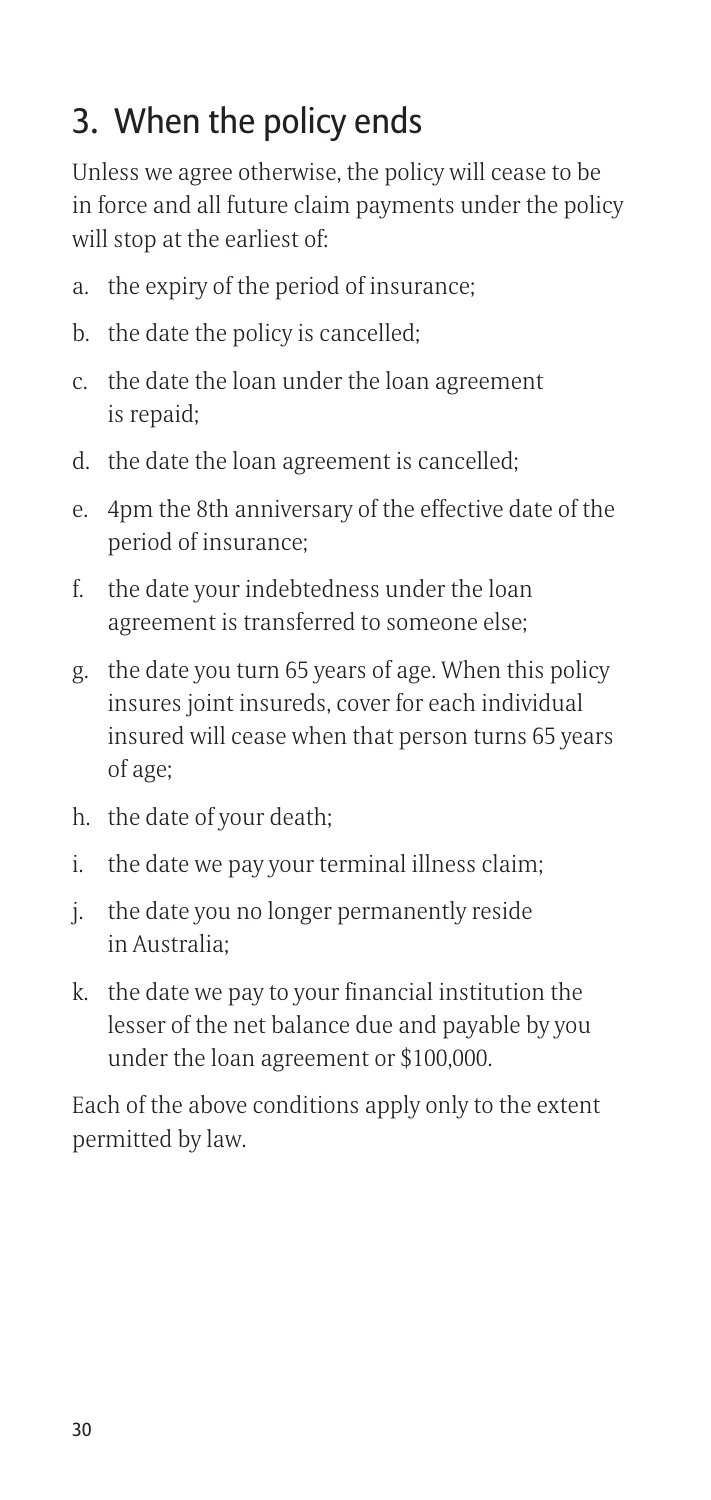## How to make a claim

#### 1. How to make a death claim

- How to make a death claim<br>
1. How to make a death claim<br>
a. The legal personal representative of your estate<br>
must apply in writing to Allianz (acting as agen<br>
Allianz Life) as soon as practicable after your de<br>
This appli must apply in writing to Allianz (acting as agent of Allianz Life) as soon as practicable after your death. This application must be in our required form. How to make a death claim<br>
1. How to make a death claim<br>
a. The legal personal representative of your estate<br>
must apply in writing to Allianz (acting as agent<br>
Allianz Life) as soon as practicable after your dea<br>
This app
- your estate can obtain a claim form by contacting Allianz.
- How to make a death claim<br>
1. How to make a death claim<br>
a. The legal personal representative of your estate<br>
must apply in writing to Allianz (acting as agent<br>
Allianz Life) as soon as practicable after your dea<br>
This app satisfactory to us, must be provided to us as to your identity, the fact and cause of your death and the existence of the loan agreement. a. The legal personal representative of your estate<br>must apply in writing to Allianz (acting as agent of<br>Allianz Life) as soon as practicable after your death.<br>This application must be in our required form.<br>b. Alternativel This application must be in our required form.<br>
This application must be in our required form.<br>
b. Alternatively, the legal personal representative your estate can obtain a claim form by contacti<br>
Allianz.<br>
c. Proof, at th

#### 2. How to make a terminal illness claim

- of Allianz Life) as soon as you are reasonably able to after you are advised that your illness is terminal.
- contacting Allianz.
- From the sum of your estate can obtain a claim form by contaction-<br>
In sum of Sulianz.<br>
C. Proof, at the expense of your estate and in a form<br>
statisfactory to us, must be provided to us as to y<br>
identity, the fact and cau expense, give us any medical information or any other evidence (including claim form and specialist medical certificates) which we may reasonably ask for.
- **2. How to make a terminal illness claim**<br> **2. How to make a terminal illness claims**<br> **2.** How to make a terminal illness claims, you must apply in writing to Allianz (acting as age of Allianz Life) as soon as you are rea expense, give us any medical information or any other evidence (including, but not limited to claim forms and specialist medical certificates) which we may reasonably ask for. We may also ask you to attend a medical examination relating to a claim. If so, you must make all reasonable efforts to attend. We will pay the cost of any examination we ask you to attend.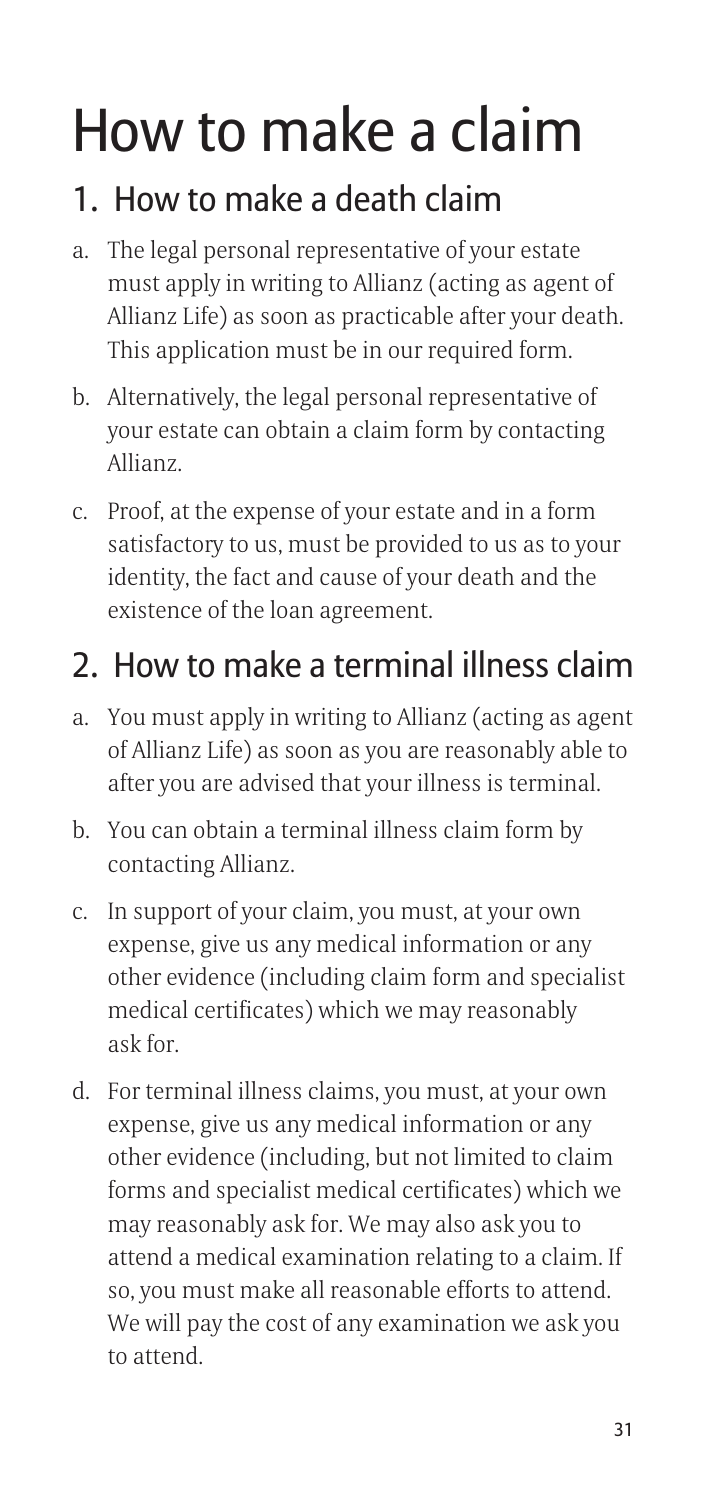#### 3. How to make a disability claim

- writing as soon as you are reasonably able to.
- 
- **3. How to make a disability claim**<br>a. You must tell Allianz about your total disability in<br>writing as soon as you are reasonably able to.<br>b. You can obtain a claim form by contacting Allianz<br>c. In support of your claim, y **3. How to make a disability claim**<br>a. You must tell Allianz about your total disability in<br>writing as soon as you are reasonably able to.<br>b. You can obtain a claim form by contacting Allianz.<br>c. In support of your claim, **3. How to make a disability claim**<br>a. You must tell Allianz about your total disability<br>writing as soon as you are reasonably able to.<br>b. You can obtain a claim form by contacting Allia<br>c. In support of your claim, you mu expense, give Allianz any medical information (including medical certificates) which we may reasonably ask for.
- **3. How to make a disability claim**<br>
a. You must tell Allianz about your total disability in<br>
writing as soon as you are reasonably able to.<br>
b. You can obtain a claim form by contacting Allianz<br>
c. In support of your cla relating to a claim. If so, you must make all reasonable efforts to attend. We will pay the cost of any examination we ask you to attend. writing as soon as you are reasonably able to<br>
b. You can obtain a claim form by contacting A<br>
c. In support of your claim, you must, at your o<br>
expense, give Allianz any medical information<br>
(including medical certificate

#### 4. How to make an involuntary unemployment claim

- unemployment in writing as soon as you are reasonably able to.
- form by contacting Allianz.
- Example the Allianz any medical information<br>
expense, give Allianz any medical information<br>
(including medical certificates) which we may<br>
reasonably ask for.<br>
d. We may ask you to attend a medical examination<br>
relating to reasonably ask for.<br>
d. We may ask you to attend a medical examination<br>
relating to a claim. If so, you must make all<br>
reasonable efforts to attend. We will pay the cost of<br>
any examination we ask you to attend.<br> **4. How t** documents or other information (including a certificate of unemployment from Centrelink) which we may reasonably ask for. You must bear the cost of obtaining such documents.

#### 5. Provision of information

When making a claim you or the legal personal representative of your estate must give us all evidence and information we ask for about the claim and the surrounding circumstances. You are also required to answer any questions we ask you truthfully and fully and provide us any other evidence that we may reasonably require.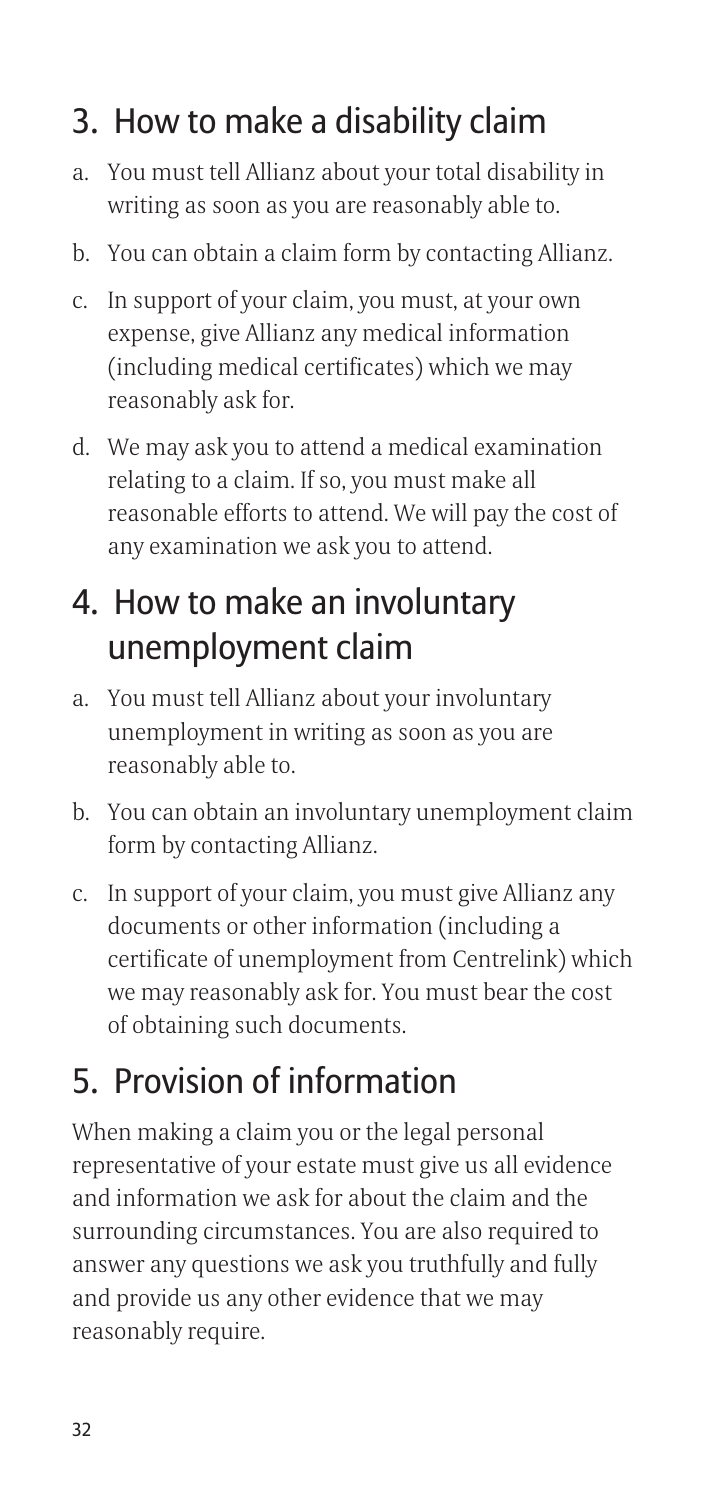If we have accepted your claim for disability or involuntary unemployment, you are required to provide reasonable information we may request that supports your ongoing disability or ongoing involuntary unemployment. This may include medical certificates, or proof that you are job-seeking (for involuntary unemployment claims).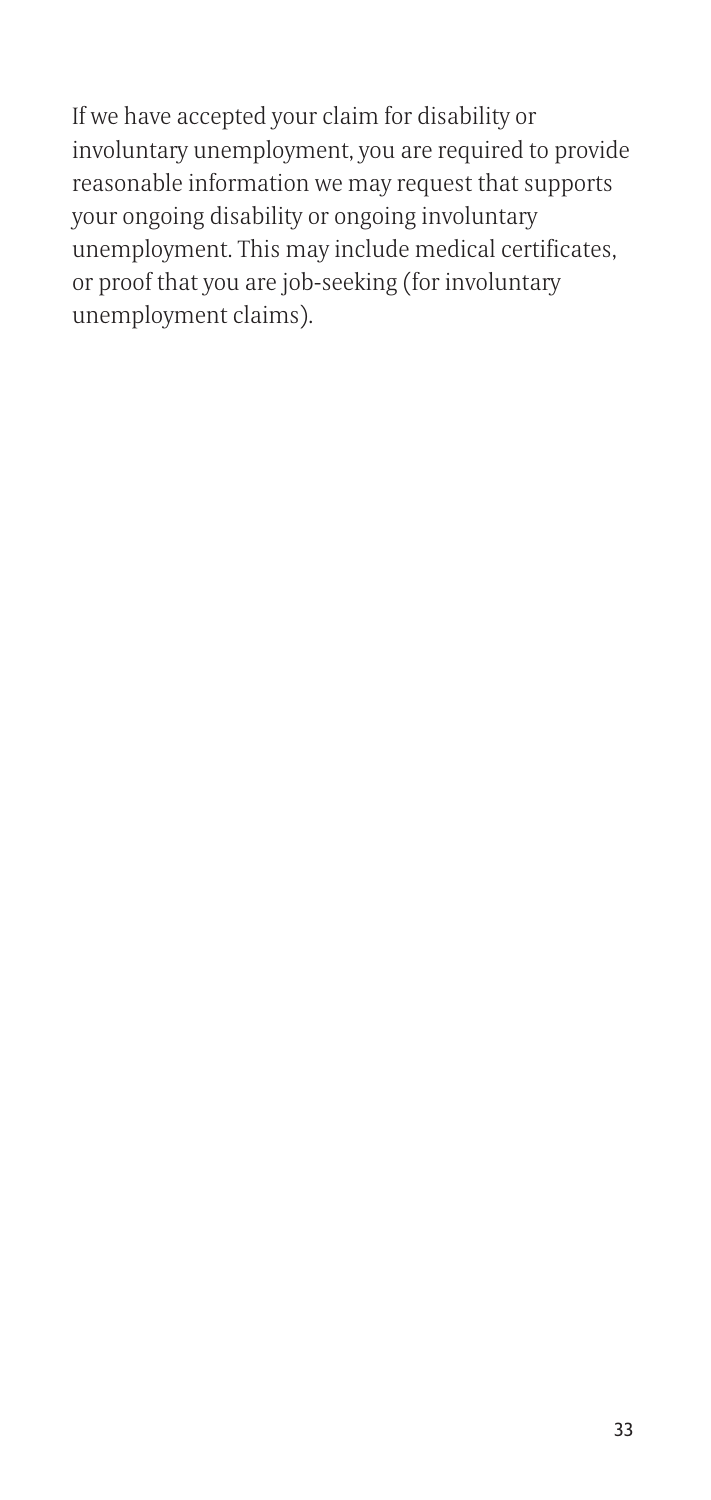## Section C – Other important information

#### Your Duty of Disclosure

Before you enter into this insurance with us, you have a duty of disclosure under the Insurance Contracts Act 1984 (the Act).

The Act imposes a different duty the first time you enter into a contract of insurance with us to that which applies when you vary, extend or reinstate the contract.

This duty of disclosure applies until the contract is entered into (or varied, extended or reinstated as applicable).

#### Your Duty of Disclosure when you enter into the contract with us for the first time

When answering our specific questions that are relevant to our decision whether to accept the risk of the insurance and, if so, on what terms, you must be honest and disclose to us anything that you know and that a reasonable person in the circumstances would include in answer to the questions.

It is important that you understand you are answering our questions in this way for yourself and anyone else that you want to be covered by the contract.

#### Your Duty of Disclosure when you vary, extend or reinstate the contract

When you vary, extend or reinstate the contract with us, your duty is to disclose to us every matter that you know, or could reasonably be expected to know, is relevant to our decision whether to accept the risk of the insurance and, if so, on what terms.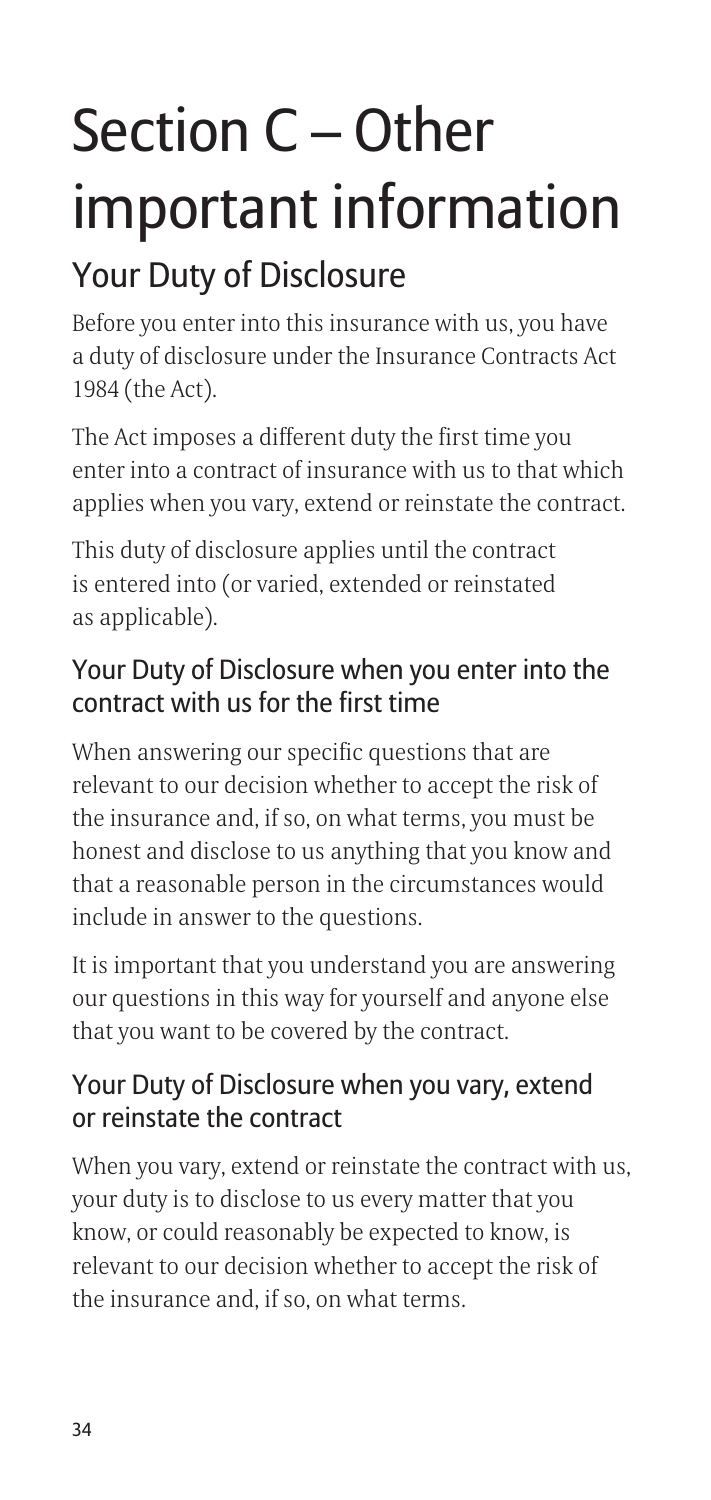#### What you do not need to tell us

Your duty however does not require disclosure of any matter: What you do not need to tell us<br>
Your duty however does not require<br>
of any matter:<br>
• that diminishes the risk to be un<br>
• that is of common knowledge; or<br>
• that we know or, in the ordinary<br>
business as an insurer, ought

- 
- 
- What you do not need to tell us<br>
Your duty however does not require disclosure<br>
of any matter:<br>
 that diminishes the risk to be undertaken by us; or<br>
 that is of common knowledge; or<br>
 that we know or, in the ordinary c business as an insurer, ought to know; or
- What you do not need to tell us<br>
Your duty however does not require disclosure<br>
of any matter:<br>
 that diminishes the risk to be undertaken by  $\cdot$ <br>
 that is of common knowledge; or<br>
 that we know or, in the ordinary cou by us.

# What you do not need to tell us<br>
Your duty however does not require disclosure<br>
of any matter:<br>
• that diminishes the risk to be undertaken by us;<br>
• that is of common knowledge; or<br>
• that we know or, in the ordinary cour Non-disclosure – Disability and Involuntary Unemployment cover (underwritten by Allianz)

If you fail to comply with your duty of disclosure, we may be entitled to reduce our liability under the general insurance contract in respect of a claim, cancel the contract or both.

#### Non-disclosure – Terminal Illness and Death cover life insurance (underwritten by Allianz Life)

In exercising the following rights, we may consider whether different types of cover can constitute separate contracts of life insurance. If they do, we may apply the following rights separately to each type of cover.

If you do not tell us anything you are required to, and we would not have insured you if you had told us, we may avoid the contract within 3 years of entering into it.

If we choose not to avoid the contract, we may, at any time, reduce the amount you have been insured for. This would be worked out using a formula that takes into account the premium that would have been payable if you had told us everything you should have. We may only exercise this right within 3 years of entering into the contract.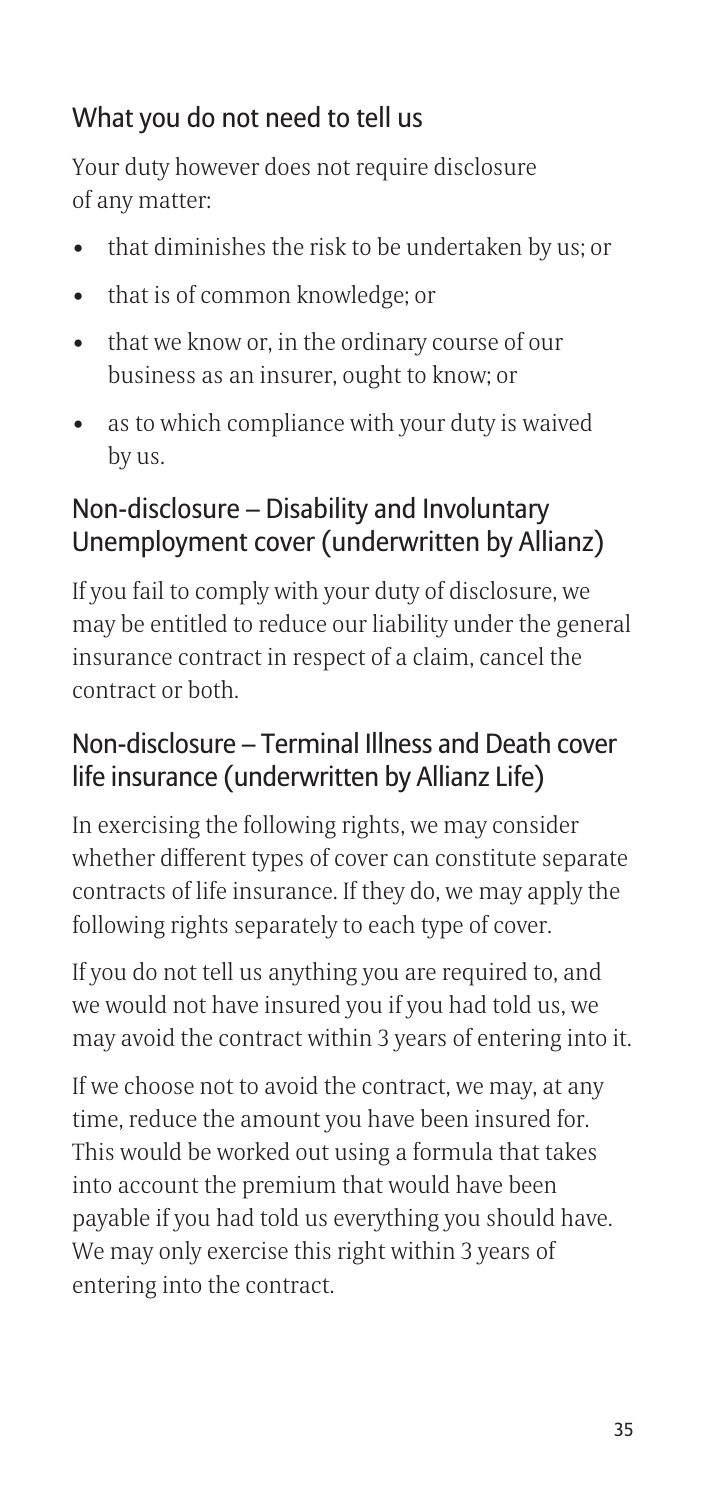#### Fraudulent non-disclosure

If your non-disclosure is fraudulent, we also have the option of avoiding the contract from its beginning at any time.

#### Privacy Notice

At Allianz, we give priority to protecting the privacy of your personal information. We do this by handling personal information in a responsible manner and in accordance with the Privacy Act 1988 (Cth).

#### How we collect your personal information

We usually collect your personal information directly from you or your agents. We may also collect it from our agents and service providers; other insurers and insurance reference bureaus; people who are involved in a claim, including third parties claiming under your policy, your employer, external claims data collectors and verifiers and medical service providers; third parties who may be arranging insurance cover for a group that you are a part of; law enforcement, dispute resolution, statutory and regulatory bodies; marketing lists and industry databases; and publicly available sources.

#### Why we collect your personal information

We collect your personal information (other than sensitive information) to enable us to provide our products and services, including to process and settle claims; offer our products and services and those of our related companies, brokers, intermediaries and business partners that may interest you; and conduct market or customer research to determine those products or services that may suit you.

You can choose not to receive product or service offerings from us (including product or service offerings from us on behalf of our brokers, intermediaries and/or our business partners) or our related companies by calling the Allianz Direct Marketing Privacy Service Line on 1300 360 529, EST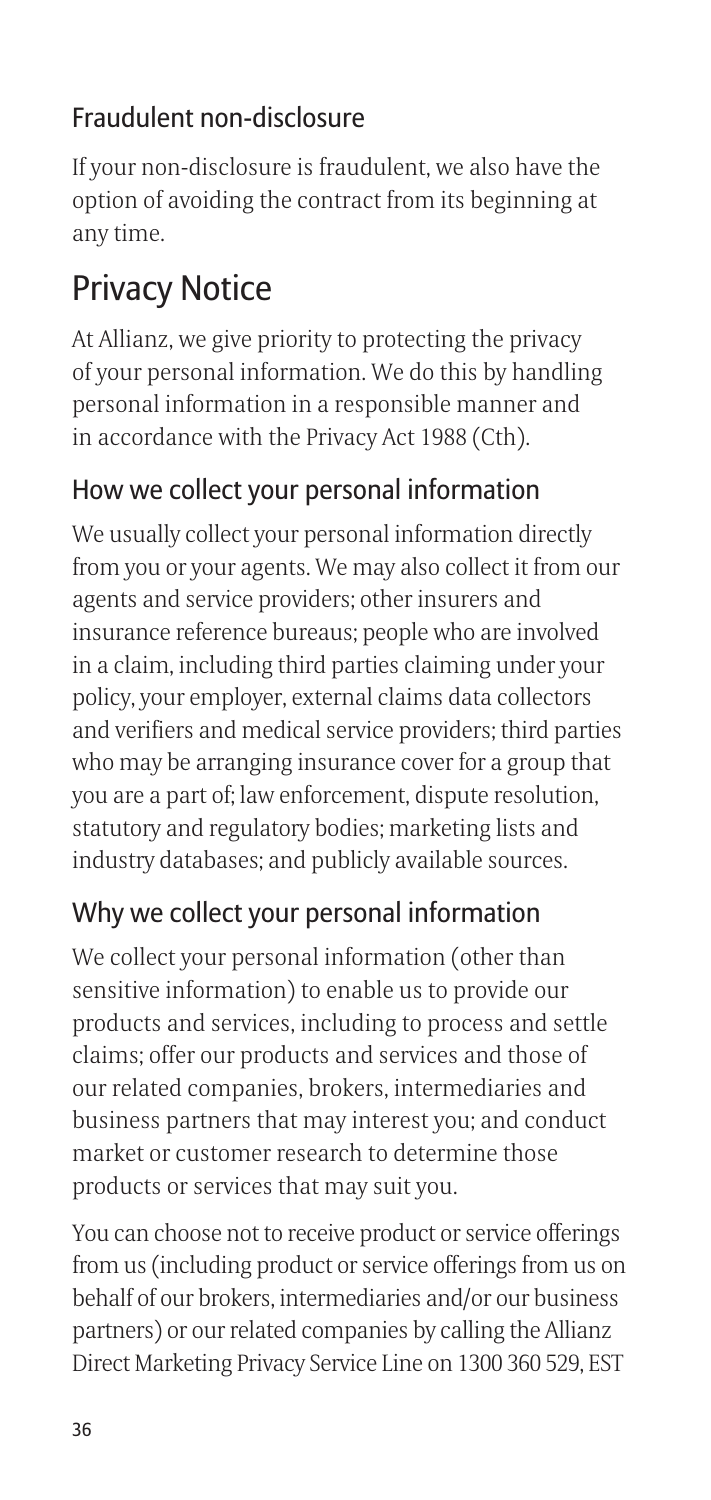8am to 6pm Monday to Friday, or going to our website's Privacy section at www.allianz.com.au/about-us/privacy.

We collect your sensitive information (which may include information related to genetic testing) from you for the purpose of providing our product and services, including to underwrite insurance cover; assess and settle claims; and undertake research analysis and design new insurance products.

If you do not provide your personal (including sensitive) information we require, we may not be able to provide you with our services, including settlement of claims.

#### Who we disclose your personal information to

We may disclose your personal information to others with whom we have business arrangements for the purposes listed in the relevant paragraph above or (except in the case of sensitive information) to enable them to offer their products and services to you. These parties may include insurers, intermediaries, reinsurers, insurance reference bureaus, related companies, our advisers, persons involved in claims, external claims data collectors and verifiers, parties that we have an insurance scheme in place with under which you purchased your policy (such as a financier).

We will not disclose your sensitive information for any purpose other than the purpose for which it was collected or a directly related secondary purpose, unless you otherwise consent.

We may also disclose your personal (including sensitive) information if it is required to be disclosed to government, law enforcement, dispute resolution, statutory or regulatory bodies, or as required by law.

#### Disclosure overseas

In some instances, your personal information may be disclosed to other companies in the Allianz Group, business partners, reinsurers and service providers that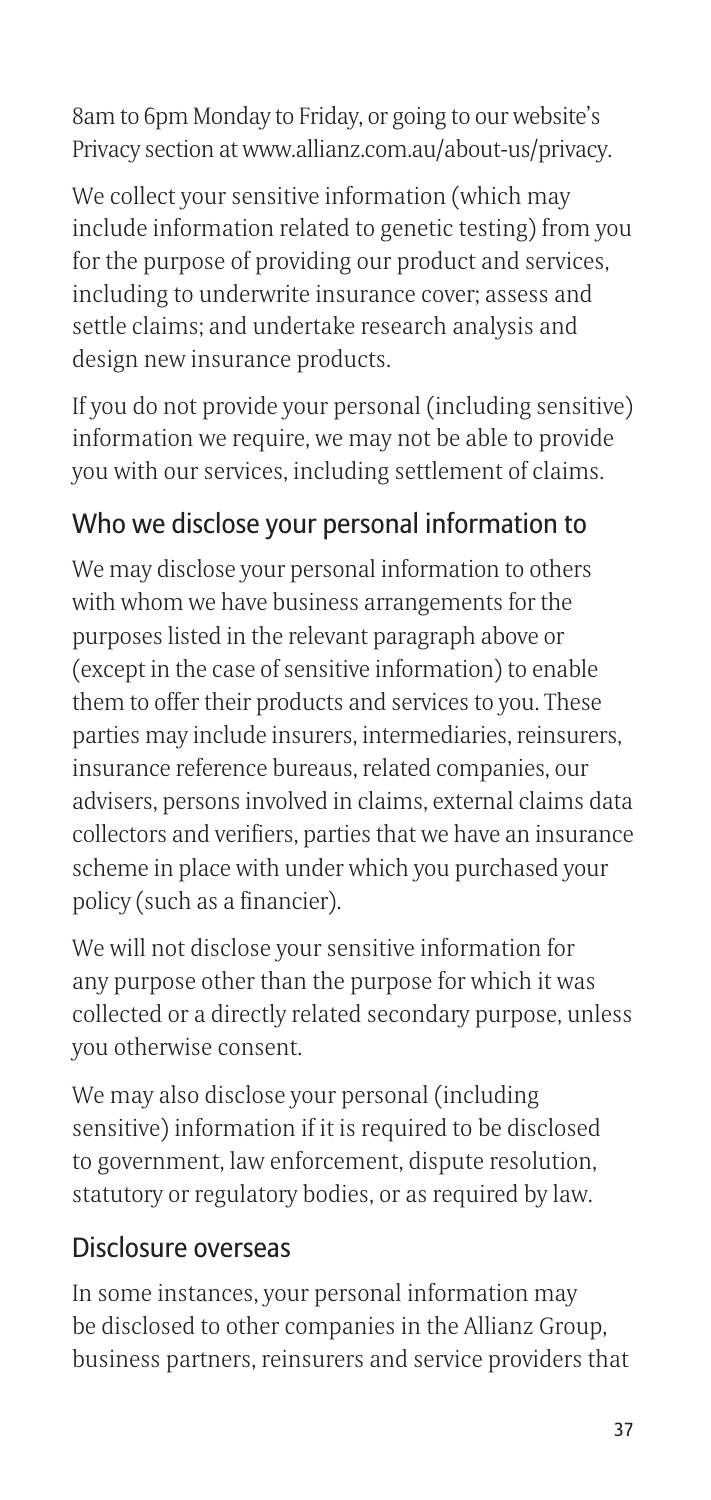may be located in Australia or overseas. The countries this information may be disclosed to will vary from time to time, but may include Canada, Germany, New Zealand, United Kingdom, United States of America and other countries where the Allianz Group has a presence or engages subcontractors. We regularly review the security of our systems used for sending personal information overseas. Any information disclosed may only be used for the purposes of collection detailed above and system administration.

#### Access to your personal information and complaints

You may ask for access to the personal information we hold about you and seek correction by calling 1300 360 529, EST 8am to 6pm Monday to Friday. Our Privacy Policy contains details about how you may make a complaint about a breach of the privacy principles contained in the Privacy Act 1988 (Cth) and how we deal with complaints. Our Privacy Policy is available at www.allianz.com.au/about-us/privacy.

#### Complaints – Internal and External Complaints Procedure

If you are dissatisfied with our service in any way contact us and we will attempt to resolve the matter in accordance with our Internal Dispute Resolution procedures. To obtain a copy of our procedures contact us on 13 2664 EST 8am–6pm. A dispute can be referred to the Financial Ombudsman Service Australia (FOS) subject to its terms of reference. It provides a free and independent dispute resolution service for consumers who have general insurance disputes falling within its terms and its contact details are:

The Financial Ombudsman Service Australia Phone: 1800 367 287 Post: GPO Box 3, Melbourne, Victoria 3001 Website: www.fos.org.au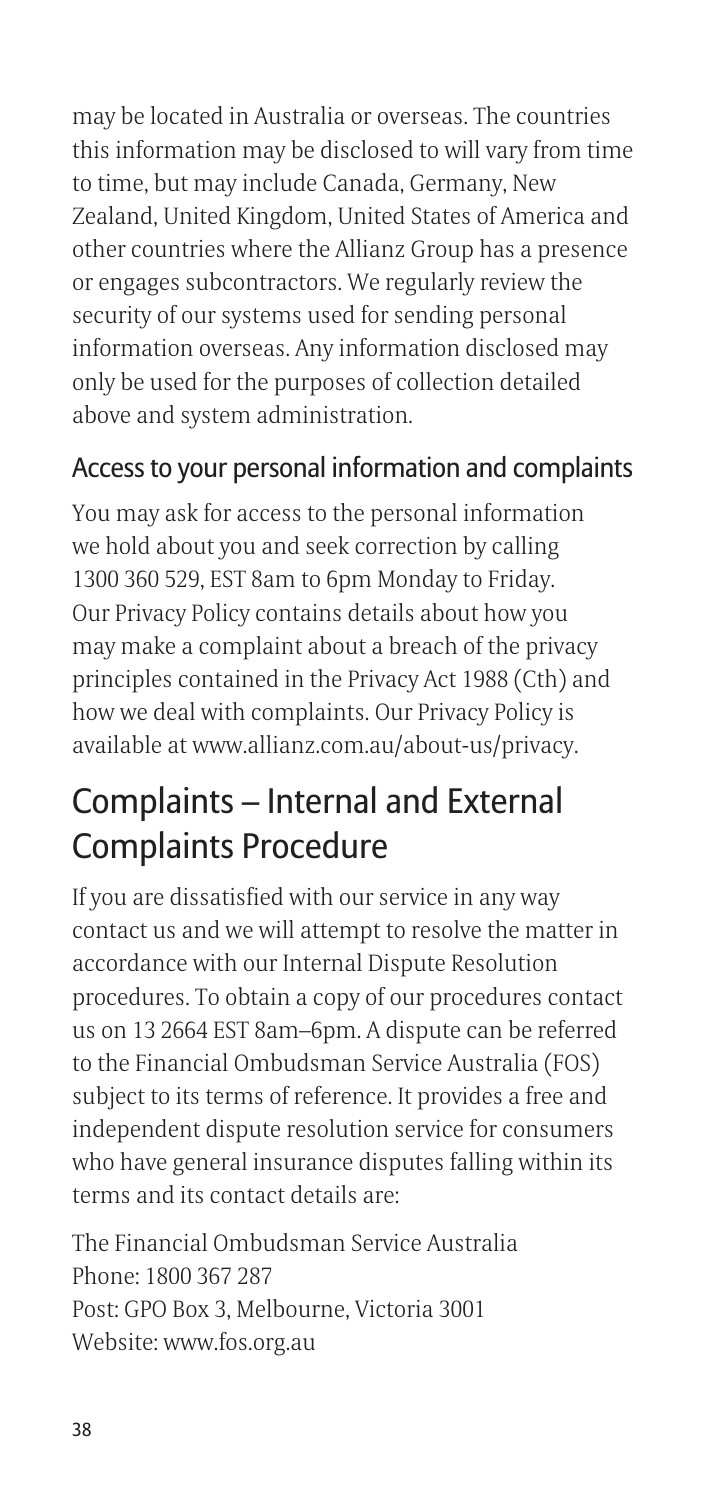#### General Insurance Code of Practice

The General Insurance Code of Practice was developed by the Insurance Council of Australia to further raise standards of practice and service across the insurance industry. It applies to the Disability and Involuntary Unemployment covers.

You can obtain more information on the General Insurance Code of Practice and how it assists you by contacting us. Contact details are provided on the back cover of this policy.

#### Life Insurance Code of Practice

The Life Insurance Code of Practice was developed by the life insurance industry through the Financial Services Council. It contains minimum standards of service that customers can expect from insurers.

The standards set out in the Code apply to the Death and Terminal illness covers. You can obtain more information on the Life Insurance Code of Practice and how it assists you by contacting us. The Code can be found on the FSC website at www.fsc.org.au.

#### General Product Disclosure Statement information

This document is also a Product Disclosure Statement (PDS) under the Corporations Act.

Allianz and Allianz Life both take full responsibility for the content of this document for the purposes of the PDS requirements of the Corporations Act. However, each only insures you for the cover they are responsible for and can only exercise rights under the policy that relate to the cover provided by them.

We may need to update this PDS from time to time if certain changes occur where required and permitted by law. We will issue you with a new PDS or a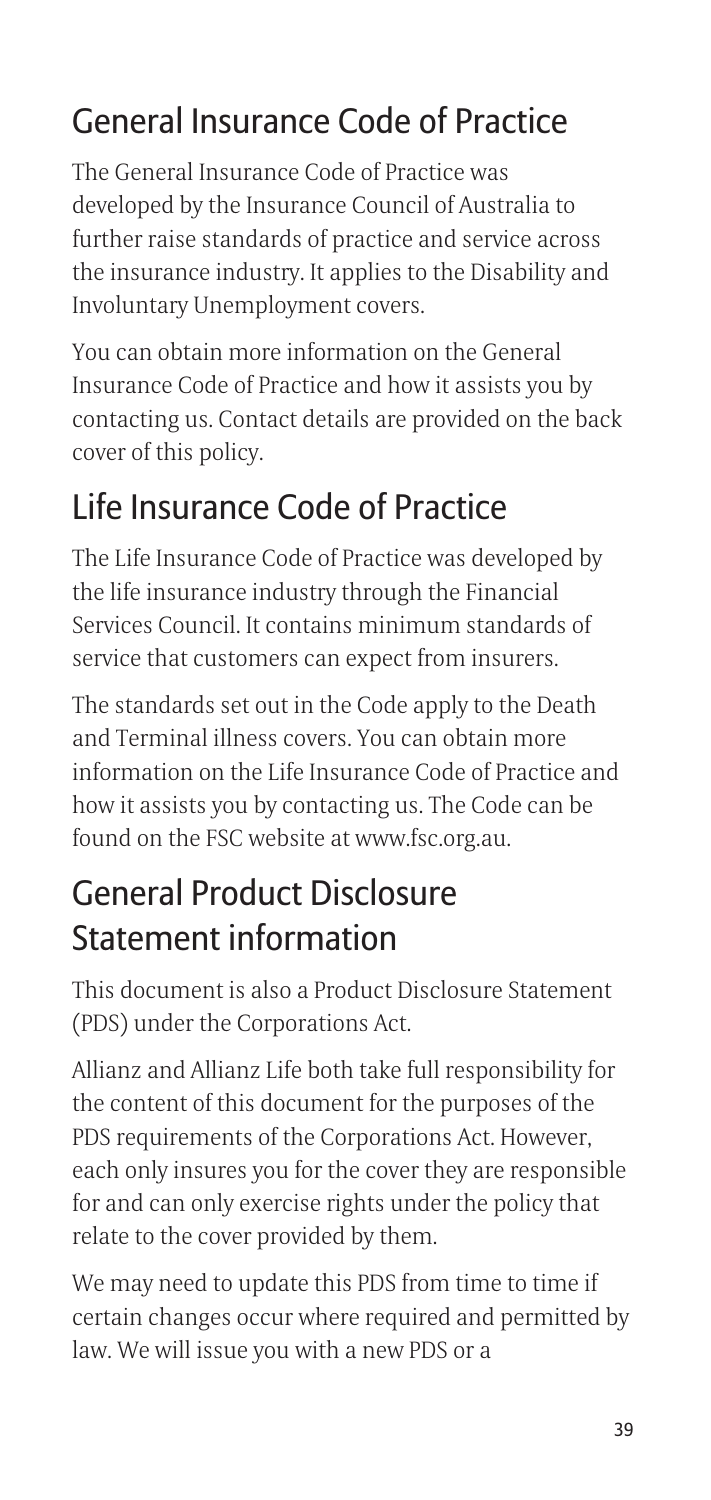Supplementary PDS to update the relevant information except in limited cases. Where the information is not something that would be materially adverse from the point of view of a reasonable person considering whether to buy this insurance, we may issue you with notice of this information in other forms or keep an internal record of such changes (You can get a paper copy free of charge by calling us).

#### Financial Claims Scheme

In the unlikely event Allianz Australia Insurance Limited were to become insolvent and could not meet its obligations under this Policy, a person entitled to claim may be entitled to payment under the Financial Claims Scheme. Access to the Scheme is subject to eligibility criteria. More information can be obtained from http://www.fcs.gov.au.

#### Phoning for assistance and confirmation of cover

If you need to confirm any policy transaction or clarify any of the information contained in this document or if you have any other queries, please use the contact details on the back cover.

#### Text 043 05.18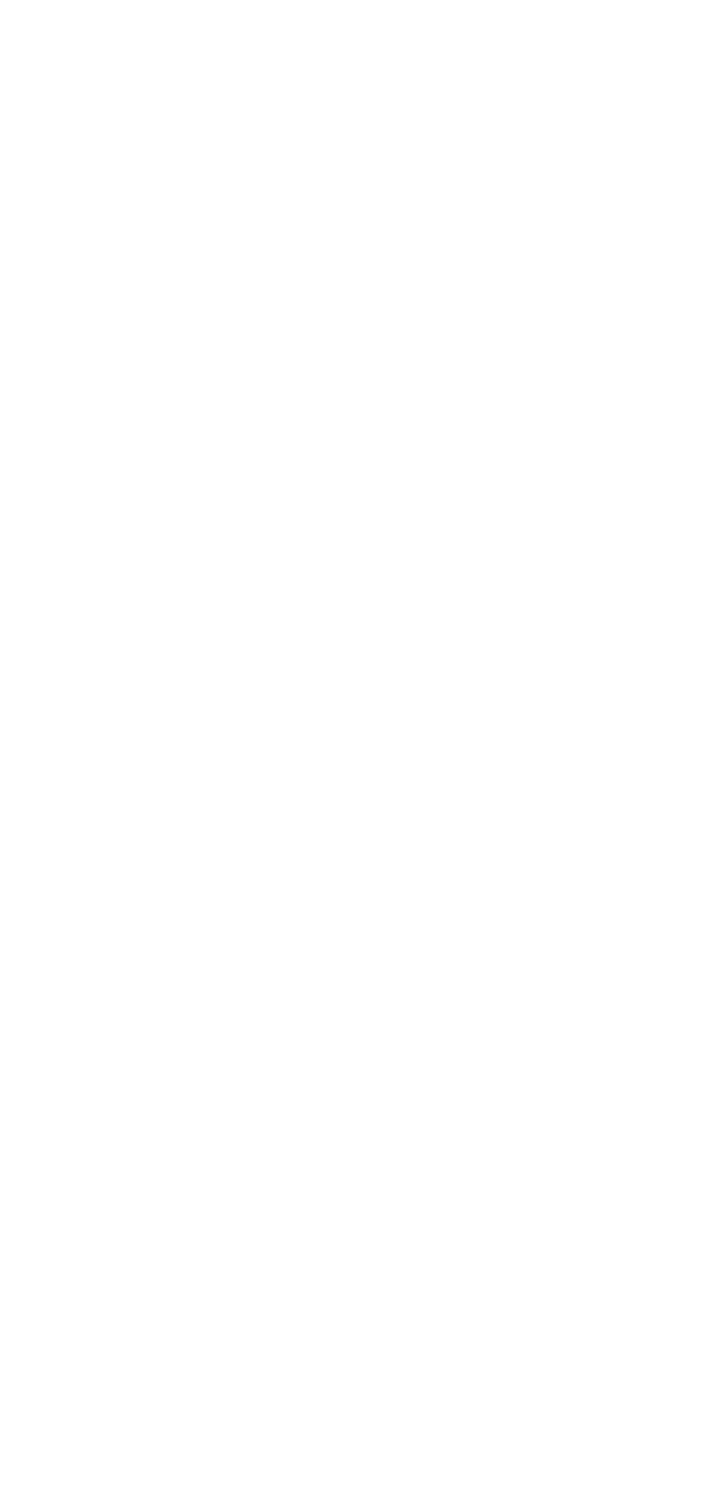

### WANT TO KNOW MORE?

For enquiries please call Mazda Insurance on 1300 746 815 or speak to your accredited Business Manager at your Mazda Dealership.

#### mazda.com.au/insurance

Mazda Loan Protection Insurance is issued by the following insurers for the covers indicated. "Part 2 – Disability Cover" and "Part 3 – Involuntary Unemployment Cover" are provided by Allianz Australia Insurance Limited AFS Licence No. 234 708 ABN 15 000 122 850 (Allianz). "Part 1 – Terminal Illness and Death cover" is provided by Allianz Australia Life Insurance Limited AFS Licence No. 296 559 ABN 27 076 033 782 (Allianz Life). Allianz acts as Allianz Life's agent in offering and administering the Part 1 – Terminal Illness and Death cover. In arranging this insurance Mazda (Aust) Pty. Limited ABN 78 004 690 80 (Mazda) and the authorised Dealers act as agents of Allianz and not as your agent. Neither Mazda nor any of its related companies have any liability in respect of this policy.

Mazda Australia Pty Ltd, ABN 78 004 690 804, 211 Wellington Road, Mulgrave, VIC 3170. Printed July 2017. MAZ11979\_Loan.

POL904DE/MAZ 05/18 - Effective 13 May 2018



*ZOOM-ZOOM*